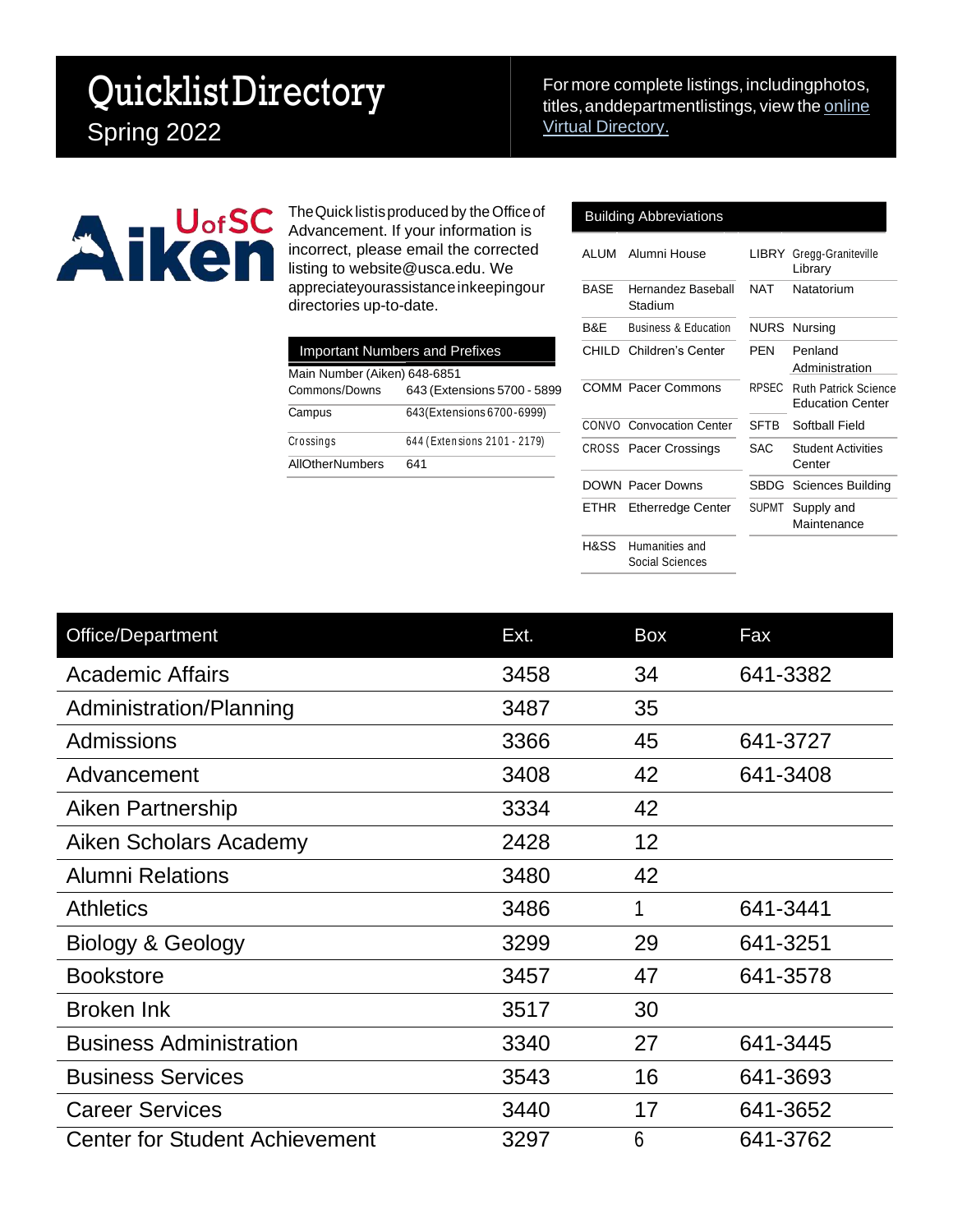| <b>Center for Teaching Excellence</b>      | 3564      | 31 |           |
|--------------------------------------------|-----------|----|-----------|
| <b>Chancellor's Office</b>                 | 3434      | 43 | 641-3362  |
| <b>Chemistry &amp; Physics</b>             | 3299      | 29 | 641-3251  |
| <b>Children's Center</b>                   | 3385      | 10 |           |
| <b>College of Sciences and Engineering</b> | 3458      | 34 | 641-3382  |
| <b>Convocation Center</b>                  | 643-6901  | 12 | 641-2860  |
| Communication                              | 3481      | 26 | 641-3461  |
| <b>Community Service</b>                   | 3611      | 39 |           |
| <b>Computer Services</b>                   | 3355      | 18 | 641-3494  |
| <b>CSD After-Hours Outage Reporting</b>    | 265-5266  |    |           |
| <b>CSD Help Desk</b>                       | 4357      |    | 641-3391* |
| <b>Conference Center</b>                   | 3719      | 20 | 641-3580  |
| <b>Continuing Education</b>                | 3625      | 20 | 641-3580  |
| <b>Copy Center</b>                         | 3253      | 51 | 641-3516  |
| <b>Counseling Center</b>                   | 3609      | 15 | 641-3677  |
| <b>Curriculum Lab</b>                      | 3483      | 28 |           |
| Development                                | 3334      | 42 |           |
| <b>Dining Services Office</b>              | 3293      | 41 |           |
| <b>Dining Services-Catering</b>            | 3596      | 41 |           |
| <b>Dining Services-H&amp;SSStation</b>     | 3573      | 41 |           |
| <b>Dining Services-PacerMarket</b>         | 6744      | 41 |           |
| Dining Services-SACCafé                    | 3293      | 41 | 643-6877  |
| <b>Dining Services-Starbucks</b>           | 3799      |    |           |
| <b>Disability Services</b>                 | 643-6815  | 15 | 641-3677  |
| <b>Diversity Initiatives</b>               | 3442      | 39 |           |
| <b>DuPont Planetarium</b>                  | 3654/3769 | 3  |           |
| <b>Economic Development Partnership</b>    | 3300      | 8  | 641-3369  |
| Education                                  | 3483      | 28 | 641-3698  |
| English                                    | 3498      | 30 | 641-3461  |
| <b>Enrollment Management</b>               | 3487      | 35 | 641-3727  |
| <b>Environmental Services</b>              | 3450      | 32 |           |
| <b>Etherredge Center</b>                   | 3305      | 24 | 641-3691  |
| <b>Exercise and Sports Science</b>         | 3667      | 33 | 641-3723  |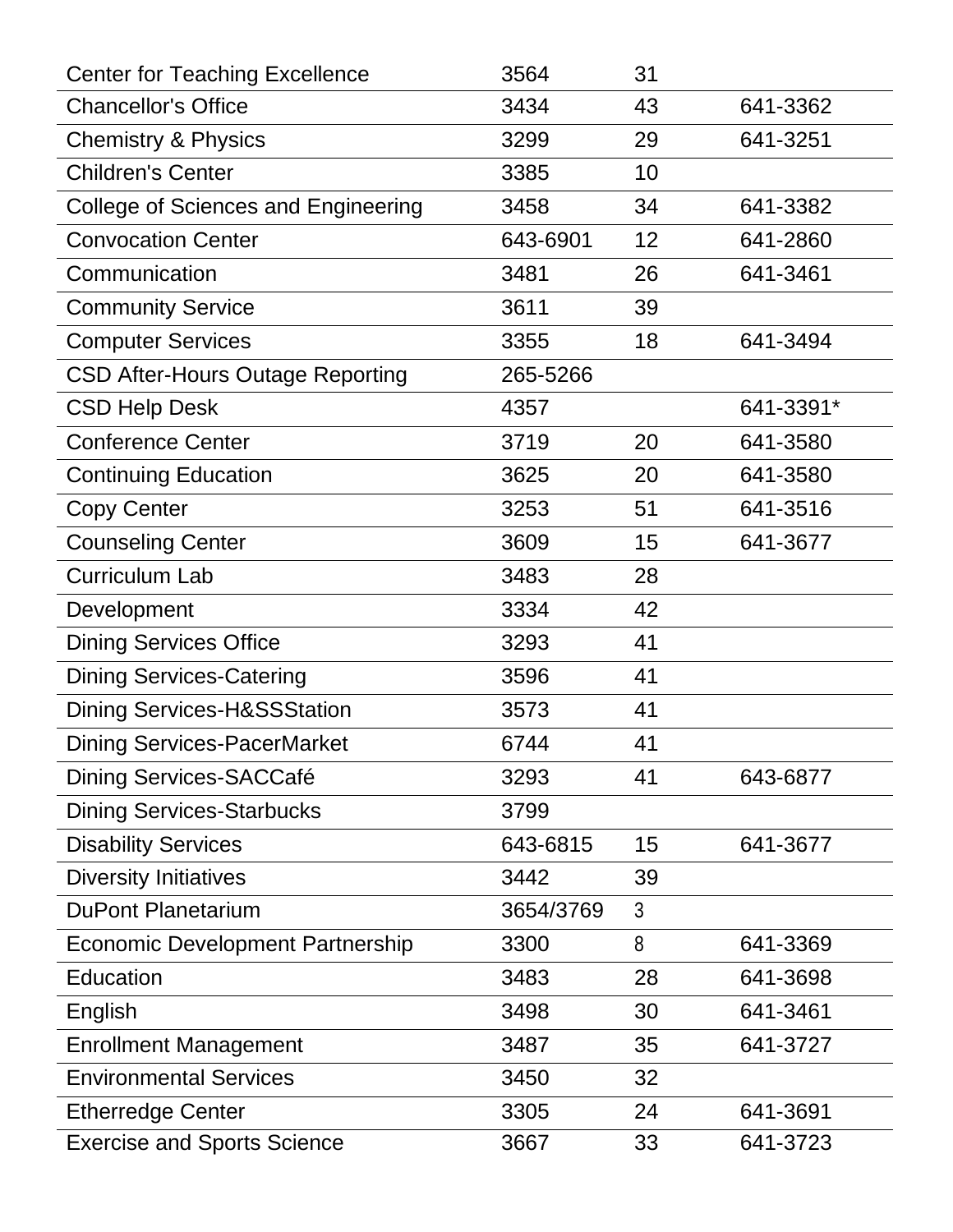| <b>Financial Aid</b>                           | 3476     | 46             | 643-6840  |
|------------------------------------------------|----------|----------------|-----------|
| <b>Graduate Studies</b>                        | 3489     | 45             | 641-3720  |
| <b>Greek Life</b>                              | 3412     | 39             |           |
| Grounds                                        | 6790     | 40             |           |
| <b>HELP Desk</b>                               | 4357     |                | 641-3391* |
| <b>HELP Desk After-Hours Outage Reporting</b>  | 265-5266 |                |           |
| <b>History/Political Science/Philosophy</b>    | 3498     | 30             | 641-3461  |
| Honors Program                                 | 3760     | 29             |           |
| Housekeeping                                   | 3414     |                |           |
| Housing                                        | 3790     | $\overline{7}$ | 641-3785  |
| <b>Human Resources</b>                         | 3317     | 38             | 641-3693  |
| <b>Humanities/Social Sciences</b>              | 3498     | 30             | 641-3461  |
| <b>Information Line</b>                        | 3700     |                |           |
| Institutional Effectiveness, Research &        | 3205     | 5              | 641-3562  |
| Compliance<br><b>Instructional Services</b>    | 2838     | 31             |           |
|                                                |          |                |           |
| <b>International Programs</b>                  | 3671     | 39             |           |
| <b>Judicial Affairs</b>                        | 3588     | 39             | 641-3728  |
| Languages, Literatures, & Cultures             | 3481     | 26             | 641-3461  |
| Library                                        | 3465     | 37             | 641-3302  |
| <b>Library Reference Desk</b>                  | 643-6808 | 37             |           |
| Mailroom                                       | 3255     | 51             | 641-3516  |
| Maintenance                                    | 3452     | 40             | 641-3516  |
| <b>Marketing &amp; Community Relations</b>     | 3569     | 42             |           |
| Math Lab                                       | 3470     | 36             |           |
| <b>Mathematical Sciences &amp; Engineering</b> | 3446     | 36             | 641-3726  |
| <b>McGrath Computer Learning Center</b>        | 3783     | 20             |           |
| <b>Menu Hotline</b>                            | 643-6800 |                |           |
| Natatorium                                     | 3431     | 33             |           |
| <b>Nursing</b>                                 | 3507     | 25             | 641-3725  |
| Ombudsman                                      | 3747     | 43             | 641-3747  |
| <b>Operations</b>                              | 3452     | 40             | 641-3516  |
| <b>Operations Conference Room</b>              | 2879     |                |           |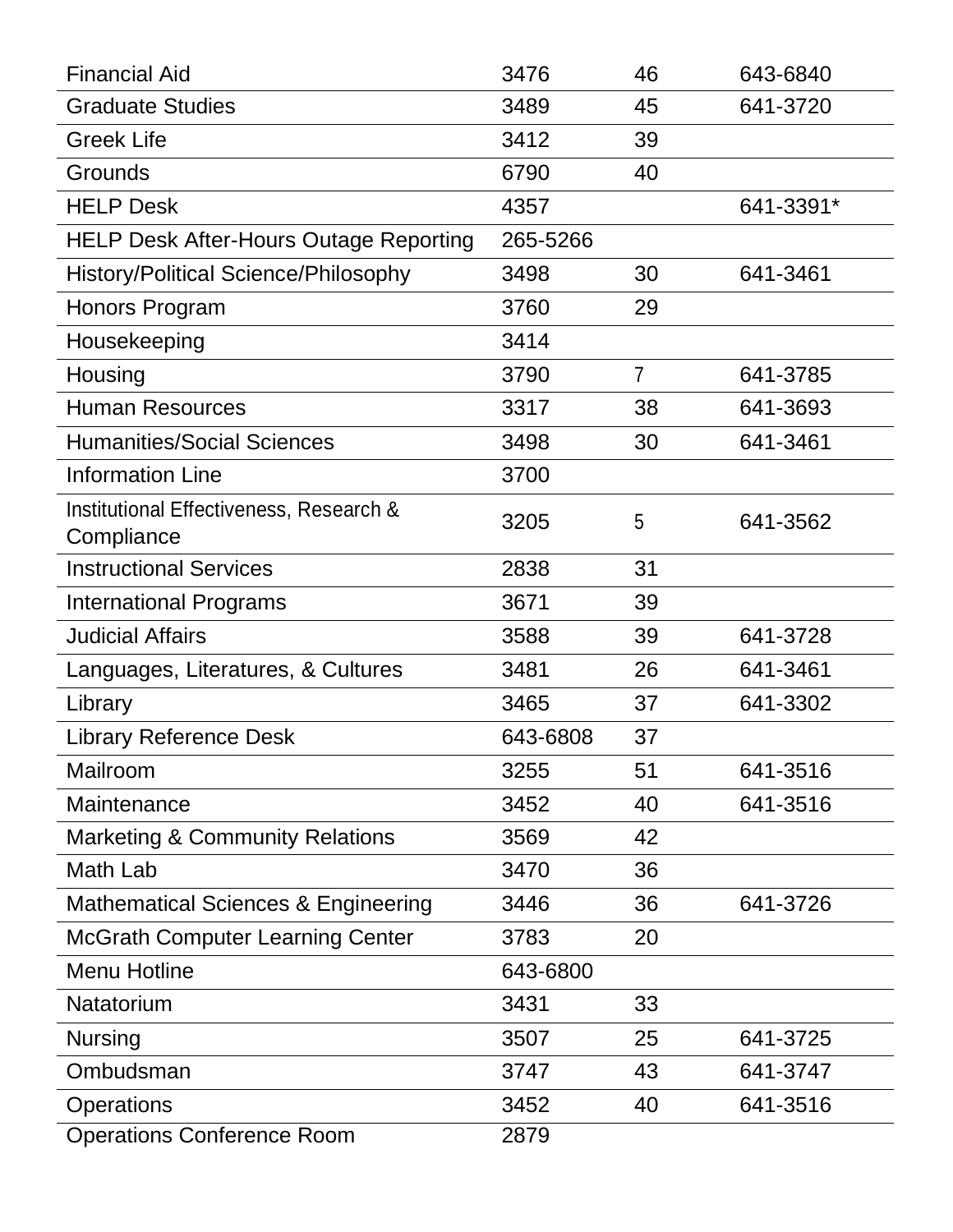| <b>Pacer Commons</b>                                | 3767      | $\overline{7}$ | 643-6869  |
|-----------------------------------------------------|-----------|----------------|-----------|
| <b>Pacer Crossings</b>                              | 644-2170  | $\overline{7}$ | 641-3785  |
| <b>Pacer Downs Office</b>                           | 3768      | $\overline{7}$ |           |
| <b>Pacer Times</b>                                  | 3517      | 26             |           |
| <b>Pacer Union Board</b>                            | 3336      | 39             |           |
| <b>Palmetto College</b>                             | 3595      | 49             | 641-3445  |
| <b>Peer Educators</b>                               | 3586      | 15             |           |
| Planetarium                                         | 3654/3769 | 3              |           |
| Police (Emergency)                                  | 6111      |                | 648-4011* |
| Police (Office)                                     | 3319      | 23             |           |
| <b>Population Research</b>                          | 3740      | 12             |           |
| Psychology                                          | 3579      | $\overline{2}$ | 641-3726  |
| Psychology Lab                                      | 3496      | $\overline{2}$ |           |
| Purchasing                                          | 3397      | 48             | 641-3516  |
| <b>Records</b>                                      | 3550      | 44             | 641-3347  |
| <b>Ruth Patrick Science Education Center</b>        | 3313      | 3              | 641-3615  |
| Safety, Environment, & Health                       | 3538      | 40             |           |
| <b>Science Store</b>                                | 3649      | 3              |           |
| <b>Small Business Development</b>                   | 3646      | 9              | 641-3647  |
| Sociology                                           | 3481      | 26             | 641-3461  |
| <b>Sponsored Research</b>                           | 3395      | 29             | 641-3251  |
| <b>Sports Information</b>                           | 3252      | 1              |           |
| <b>Starbucks</b>                                    | 3799      |                |           |
| <b>Student Government</b>                           | 3330      | 39             |           |
| <b>Student Health Center</b>                        | 2840      | 11             | 641-2858  |
| <b>Student Life</b>                                 | 3412      | 39             |           |
| <b>Successful Transition and Readiness Programs</b> | 3321      | $\overline{7}$ | 641-3785  |
| Traveling Science & Math                            | 3683      | 3              |           |
| University Events (Special Events Voicemail Only)   | 643-6865  | 42             |           |
| <b>Veteran and Military Student Success</b>         | 6767      | 14             |           |
| <b>Visual &amp; Performing Arts</b>                 | 3243      | 24             |           |
| <b>Wellness Center</b>                              | 3641      | 33             | 641-3723  |
| <b>Workforce Population Research</b>                | 3740      | 12             |           |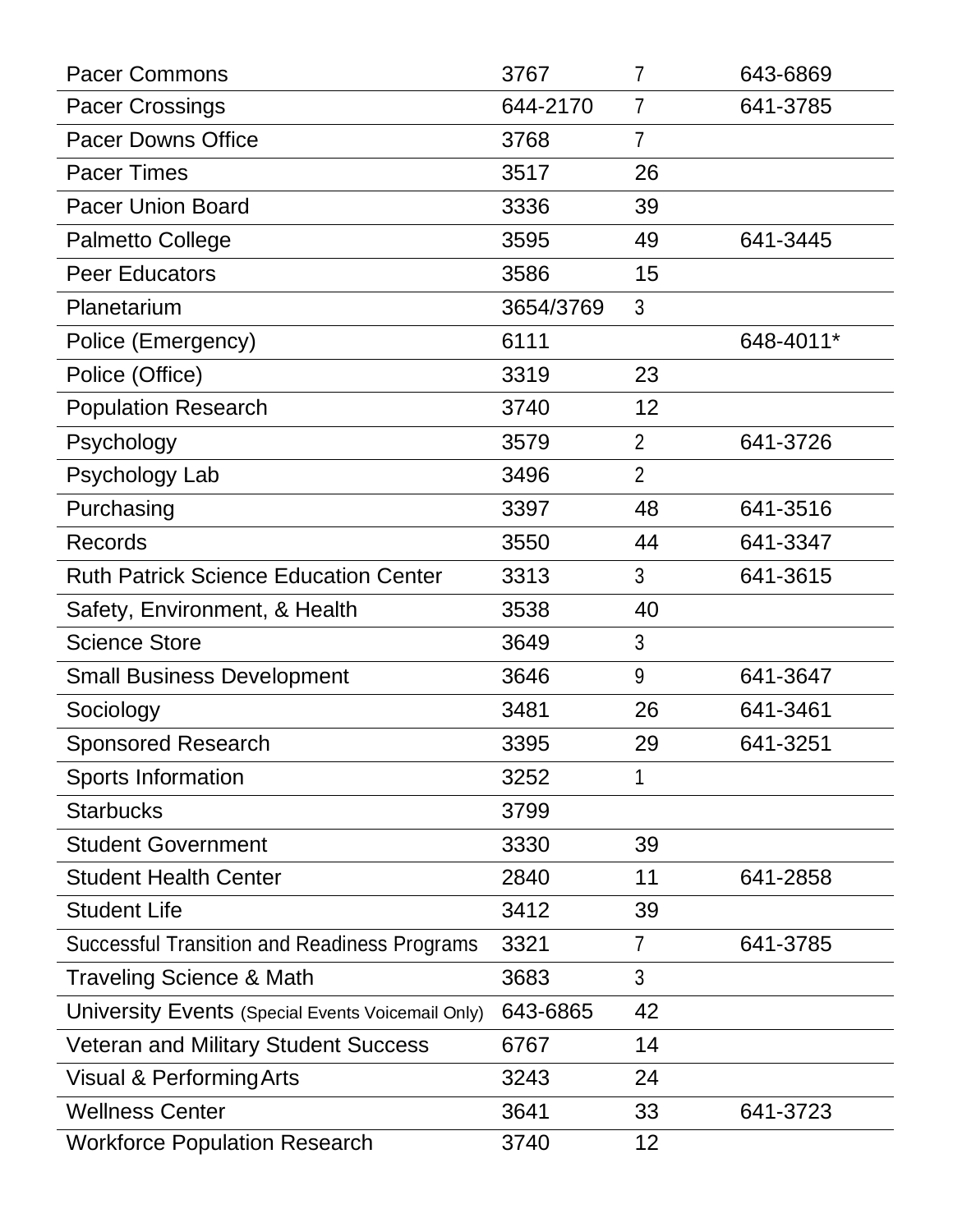| <b>Writing Assessment</b> | 3208 |  |
|---------------------------|------|--|
| <b>Writing Room</b>       | 3262 |  |

| Last name, first       | email@usca.edu   | <b>EXT</b> | Box         | Room                  |
|------------------------|------------------|------------|-------------|-----------------------|
| Abraham-Settles, Betty | BettyA           | 3266       | 25          | <b>NURS 143</b>       |
| Abusalem, Hani         | HaniA            | 3424       | 36          | <b>PEN 237C</b>       |
| Aiken, Brandon         | <b>BrandonA</b>  | 3367       | $\mathbf 1$ | CONVO <sub>148G</sub> |
| Alexander, Bob         | <b>DrA</b>       | 3751       |             | <b>B&amp;E 107</b>    |
| Allen, Gloria          | GloriaA          | 3592       | 3           | <b>RPSEC 203</b>      |
| Amerson, Robert        | Ramerson         | 3320       | 37          | LIBRY 101B            |
| Anderson, Laura        | LauraA           | 3741       | 20          | <b>B&amp;E 113</b>    |
| Arbaugh, Dana          | DanaA            | 3310       | 16          | <b>PEN 116H</b>       |
| Ashton, Timothy        | TimothyA         | 3204       | 26          | <b>H&amp;SS 204B2</b> |
| Avera, Sarah           | Sarah Avera      | 3363       | 45          | <b>PEN 101K</b>       |
|                        |                  |            |             |                       |
| Last name, first       | email@usca.edu   | <b>EXT</b> | Box         | Room                  |
| Backensto, Jennifer    | <b>JenifferB</b> | 3553       | 23          | <b>DOWN</b>           |
| Barkell, Ty            | TyB              | 3657       | 49          | <b>B&amp;E 100</b>    |
| Barlow, Jessica        | <b>JessicaB</b>  | 3205       | 5           | <b>RM 106A</b>        |
| Barnwell, Rebecca      | RebeccaBa        | 35354      |             | <b>LIBRY</b>          |
| Beck, Judy             | <b>JudyB</b>     | 3483       | 28          | <b>B&amp;E 210C</b>   |
| Becker, Ursula         | <b>UrsulaB</b>   | 3295       | 26          | <b>H&amp;SS D8</b>    |
| Beeler, Annette        | AnnetteB         | 3452       | 40          | <b>SUPMT 102</b>      |
| Behling, Timothy       | Timothy.Behling  | 3776       | 39          | <b>SAC 163</b>        |
| Ben-Jebara, Marouen    | MarouenB         | 3509       | 27          | <b>B&amp;E 229</b>    |
| Bennett, Mattie        | <b>MattieBe</b>  | 3283       | 37          | <b>LBRY 106</b>       |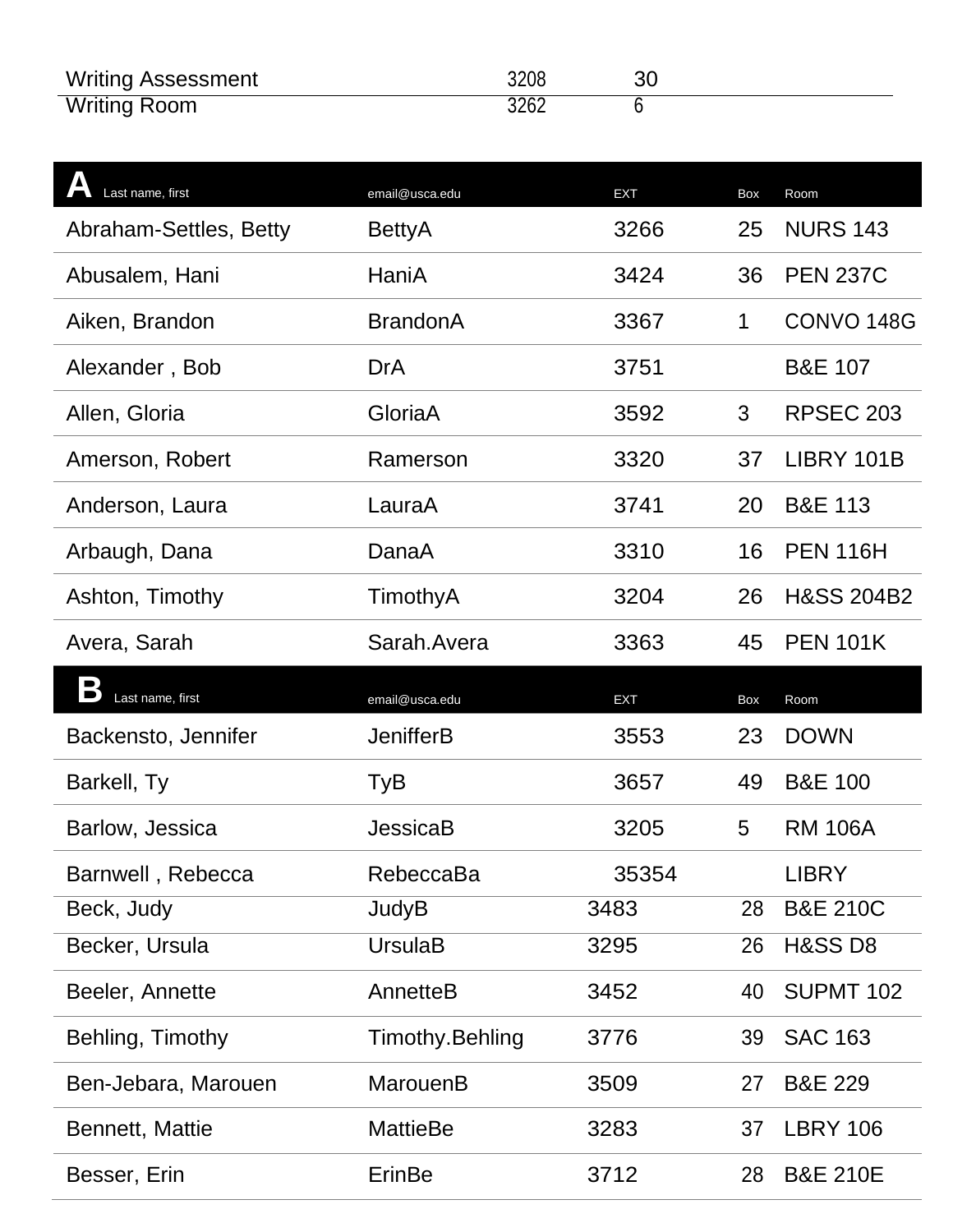| Bodie, Kristi             | <b>KristiB</b>       | 3475       | 26             | <b>H&amp;SS 206A</b> |
|---------------------------|----------------------|------------|----------------|----------------------|
| Boersner-Hererra, Adriana | Adriana.Boersner     | 3221       | 30             | <b>H&amp;SS C6</b>   |
| Boggs, Debbie             | <b>DebbieB</b>       | 3630       | 32             | <b>CONVO</b>         |
| Bolen, Ray                | RayB                 | 3253       | 51             | SUPMT 101A           |
| Borders, Bryan            | <b>Bryan.Borders</b> | 3378       | 29             | <b>SBDG 303</b>      |
| Bowdoin, Natalia Taylor   | <b>NataliaB</b>      | 3492       | 37             | LBRY 106B            |
| Bravo, Maureen            | MaureenB             | 3572       | 25             | <b>NURS 131</b>      |
| Brittain, Ashley          | AshleyB              | 3737       | 25             | <b>NURS</b>          |
| Britton, Keely            | <b>Keely.Britton</b> | 3376       | 27             | <b>B&amp;E 227</b>   |
| Bruzina, David            | DavidB               | 3416       | 30             | <b>H&amp;SS B3</b>   |
| Bryant, Lisa              | LisaB                | 3502       | 18             | <b>PEN 103</b>       |
| Buckley, Gina             | GinaB                | 3340       | 27             | <b>B&amp;E 117</b>   |
| Bunch, Hayes              | HayesB               | 3724       | 24             | ETHR 122B            |
| Burgess, Elizabeth        | ElizabethB           | 3387       | 29             | <b>SBDG 111C</b>     |
| Burns, Corey              | CoreyB               | 3243       | 24             | <b>ETHR 126</b>      |
| Butler, Kevin             | <b>KevinB</b>        | 3708       | 40             | <b>SUPMT 120</b>     |
| Butler, Matt              | <b>MattB</b>         | 6790       | 40             | <b>SUPMT 120</b>     |
| Byers, Amanda             | Amanda.Byers         | 2841       | 11             | <b>SAC 106</b>       |
| Last name, first          | email@usca.edu       | <b>EXT</b> | Box            | Room                 |
| Callen, Edward            | EdC                  | 3218       | $\overline{2}$ | <b>PEN 212</b>       |
| Callicott, Robin          | <b>RobinC</b>        | 3342       | 42             | <b>CONVO</b>         |
| Calvin, Sharonne          | Sharonne.Calvin      | 3495       | 16             | <b>PEN 114</b>       |
| Carlisle, Michael         | <b>MikeC</b>         | 3528       | $\mathbf 1$    | <b>CONVO 114</b>     |
| Carlson, Eric             | EricC                | 3469       | 30             | <b>H&amp;SS A4</b>   |
| Carrigan, Maureen         | MaureenC             | 3545       | $\overline{2}$ | <b>PEN 237N</b>      |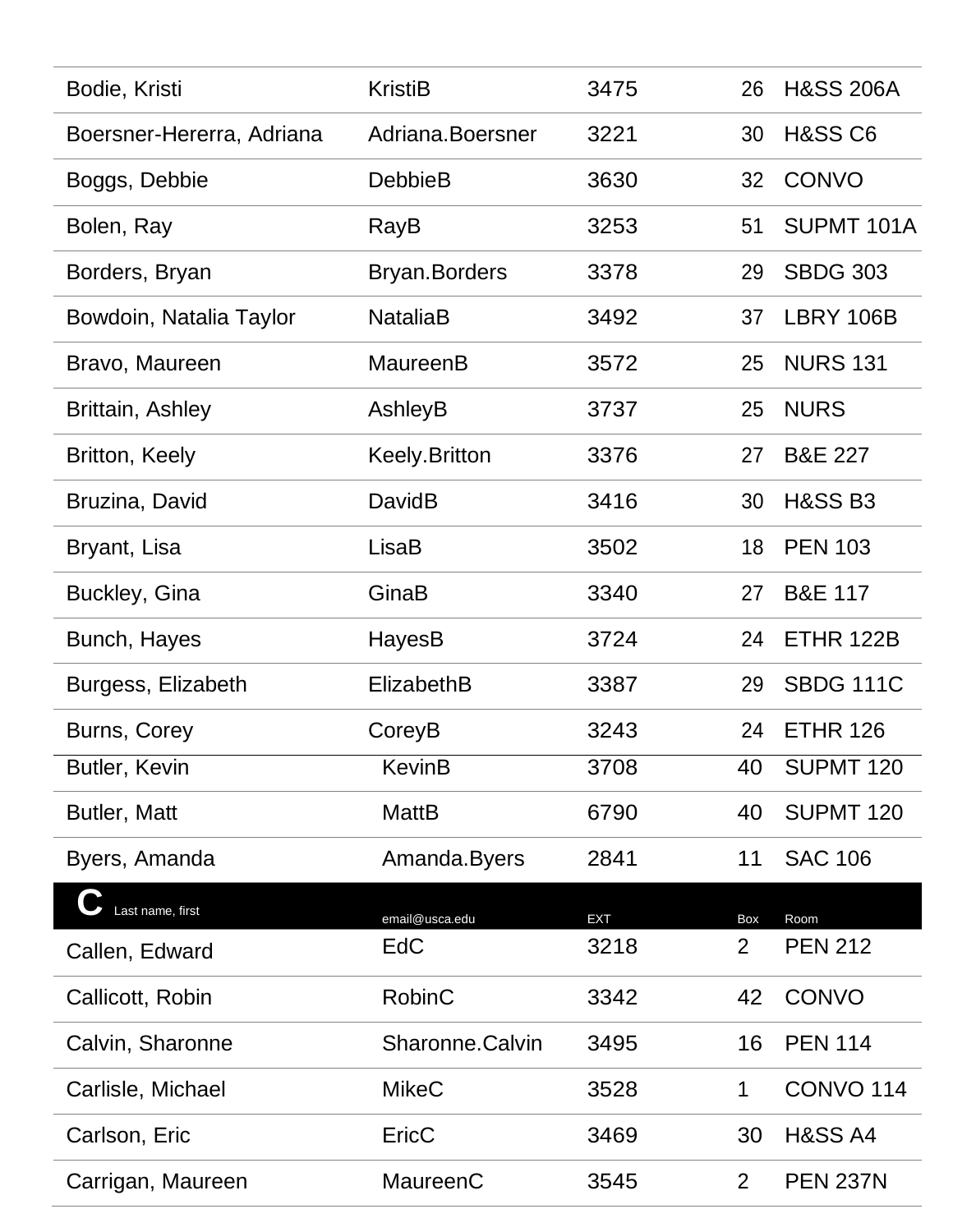| Carter, Tony         | TonyC              | 3444    | 46             | <b>PEN102C</b>       |
|----------------------|--------------------|---------|----------------|----------------------|
| Cederstrom, Collytte | CollytteC          | 6819    | 6              | LIBRY 112A           |
| Chargualaf, Katie    | KatieCh            | 3263    | 25             | <b>NURS 111</b>      |
| Charles, Kerri       | KerriC             | 3481    | 26             | <b>H&amp;SS 204B</b> |
| Chavis, Scott        | <b>ScottC</b>      | 3554    | 23             | <b>DOWN</b>          |
| Chen, Tieling        | <b>TielingC</b>    | 3797    | 36             | <b>PEN 237H</b>      |
| Cho, Bridget         | <b>Bridget.Cho</b> | 2847    | $\overline{2}$ | <b>PEN 237Q</b>      |
| Clark, Chris         | ChrisAC            | 3680    | 18             | <b>PEN 112</b>       |
| Clark, Mary          | MaryC              | 3440    | 17             | <b>PEN 108</b>       |
| Clark, Michelle      | MichelleC          | 3477    | $\overline{7}$ | <b>CROSS 130</b>     |
| Clark, Richard       | RichardCL          | 3275    | 40             | SUPMT <sub>104</sub> |
| Clark, Bob           | <b>BobC</b>        | 3468 x2 | 9              | <b>B&amp;E 105</b>   |
| Clyburn, Tony        | TonyCl             | 3731    | 67             | <b>COMM 200</b>      |
| Coleman, Bridget     | <b>BridgetC</b>    | 3792    | 28             | <b>B&amp;E 215</b>   |
| Collazo, Judy        | JudyC              | 3240    | 28             | <b>B&amp;E 210D</b>  |
| Collins, Marissa     | MarissaC           | 3408    | 42             | <b>ALUM 100</b>      |
| Cook, Todd           | <b>ToddC</b>       | 3599    | 40             | <b>SUPMT 120</b>     |
| Cook, Richard        | <b>RichardC</b>    | 3515    | 24             | <b>ETHR 126</b>      |
| Copley, Madison      | MadisonC           | 2171    | $\overline{7}$ | <b>CROSS 116</b>     |
| Coulombe, Brianne    | Brianne.Coulombe   | 3241    | $\overline{2}$ | <b>PEN 2370</b>      |
| Cox, Glenn           | GlennC             | 3373    | $\mathbf 1$    | <b>CONVO 127</b>     |
| Craps, Jami          | JamiC              | 3774    | 33             | <b>B&amp;E 004</b>   |
| Crook, Paul          | PaulC              | 3327    | 24             | <b>ETHR 120B</b>     |
| Crosby, Jeffery      | <b>JefferyC</b>    | 3477    | $\overline{7}$ | <b>CROSS 130</b>     |
| Crump, Kelsey        | KelseyC            | 3504    | 37             | <b>LIBRY</b>         |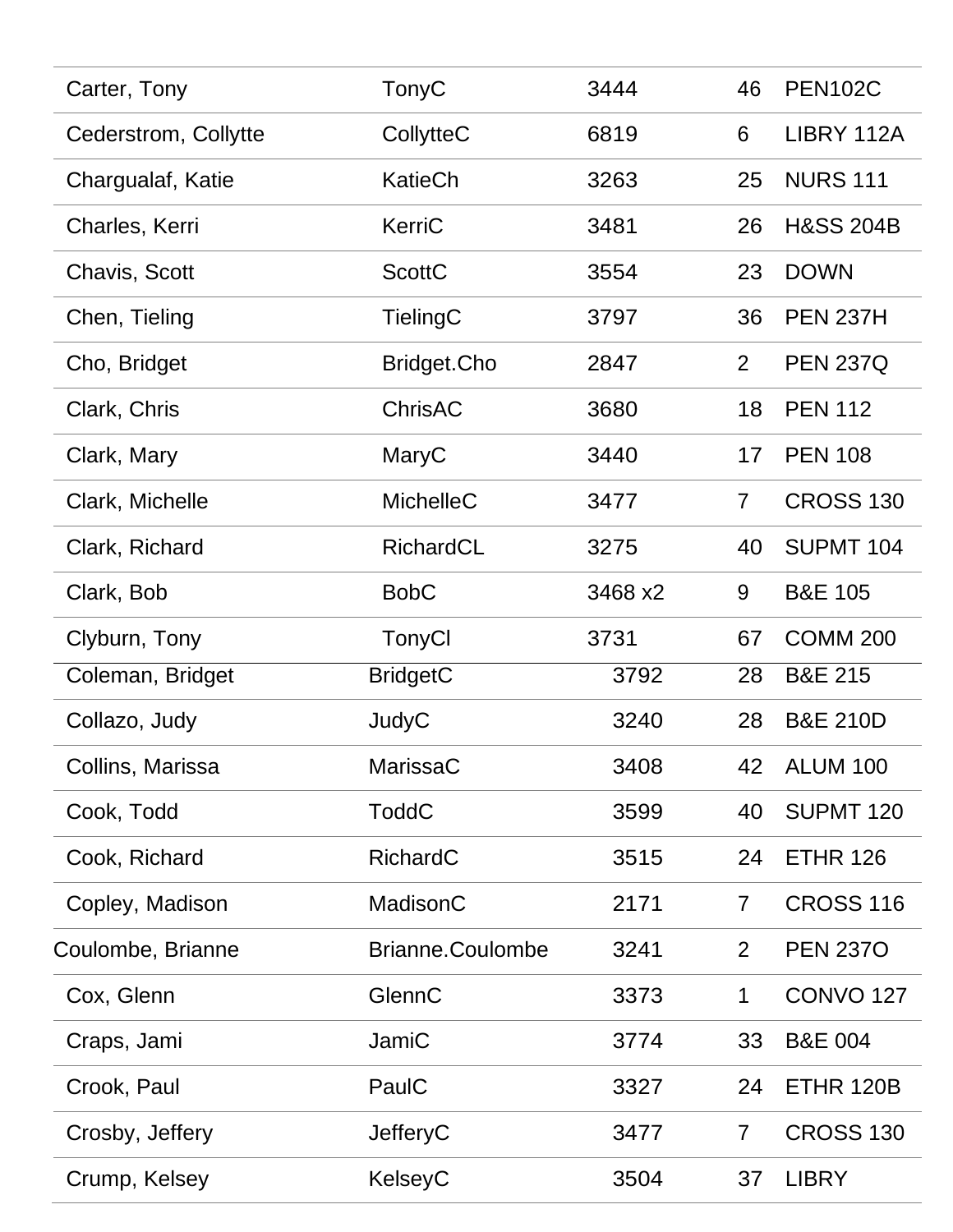| Cue, Bobby              | <b>BobbyC</b>    | 3415 | 3              | <b>RPSEC 207</b>     |
|-------------------------|------------------|------|----------------|----------------------|
| Culler, Jeremy          | JeremyC          | 3273 | 24             | <b>ETHR 135</b>      |
| Cullum, Dana            | DanaC            | 3609 | 15             | <b>B&amp;E 126</b>   |
| Last name, first        | email@usca.edu   | EXT  | Box            | Room                 |
| Dainer, Monica          | MonicaD          | 3770 | 3              | RPSEC 132A           |
| Danko, Susan            | SusanD           | 3458 | 34             | <b>SBDG 311</b>      |
| Daugherty, Theresa      | TDaugherty       | 3296 | 8              | <b>PEN 111</b>       |
| Daugherty, Michael      | MichaelD         | 3757 | 23             | <b>DOWN</b>          |
| Davis, Tia              | <b>Tia.Davis</b> |      | 10             | <b>CHILD</b>         |
| Dawe, Lloyd             | LloydD           | 3338 | 5              | <b>H&amp;SS 101D</b> |
| Deal, Roger             | RogerD           | 3673 | 30             | <b>H&amp;SS C3</b>   |
| Deal, Carol             | Carol.Deal       | 3660 | 23             | <b>DOWN</b>          |
| Deer, Hank              | Hankd            | 3651 | $\mathbf 1$    | <b>CONVO 118</b>     |
| DeLaurier, April        | AprilD           | 3503 | 29             | <b>SBDG 106</b>      |
| Depaula, Felipe         | Sdepaula         | 3477 | $\overline{7}$ | <b>COMM 301</b>      |
| Depriest, Adam          | AdamD            | 3243 | 24             | <b>ETHR 126</b>      |
| Dennis, Allen           | <b>AllenD</b>    | 3396 | 29             | <b>SBDG 224</b>      |
| DeWitt, Chris           | ChrisD           | 3711 | 33             | <b>B&amp;E 104</b>   |
| Dicks, Renita           | RenitaD          | 3334 | 42             | <b>ALUM 106</b>      |
| DiFranco, Heidi         | <b>HeidiD</b>    | 3397 | 48             | SUPMT <sub>111</sub> |
| Dillard-Wright, Devi B. | DeviB            | 3339 | 30             | <b>H&amp;SS C4</b>   |
| Dille, Elizabeth        | LizD             | 3671 | 39             | <b>SAC 160</b>       |
| DiSano, Laura Mae       | LauraD           | 4204 |                | <b>SBDC</b>          |
| Doe, Shannon            | <b>Doesd</b>     | 3678 | 18             | <b>PEN 236</b>       |
| Doran, Elizabeth        | ElizabethD       | 3293 |                | <b>SAC</b>           |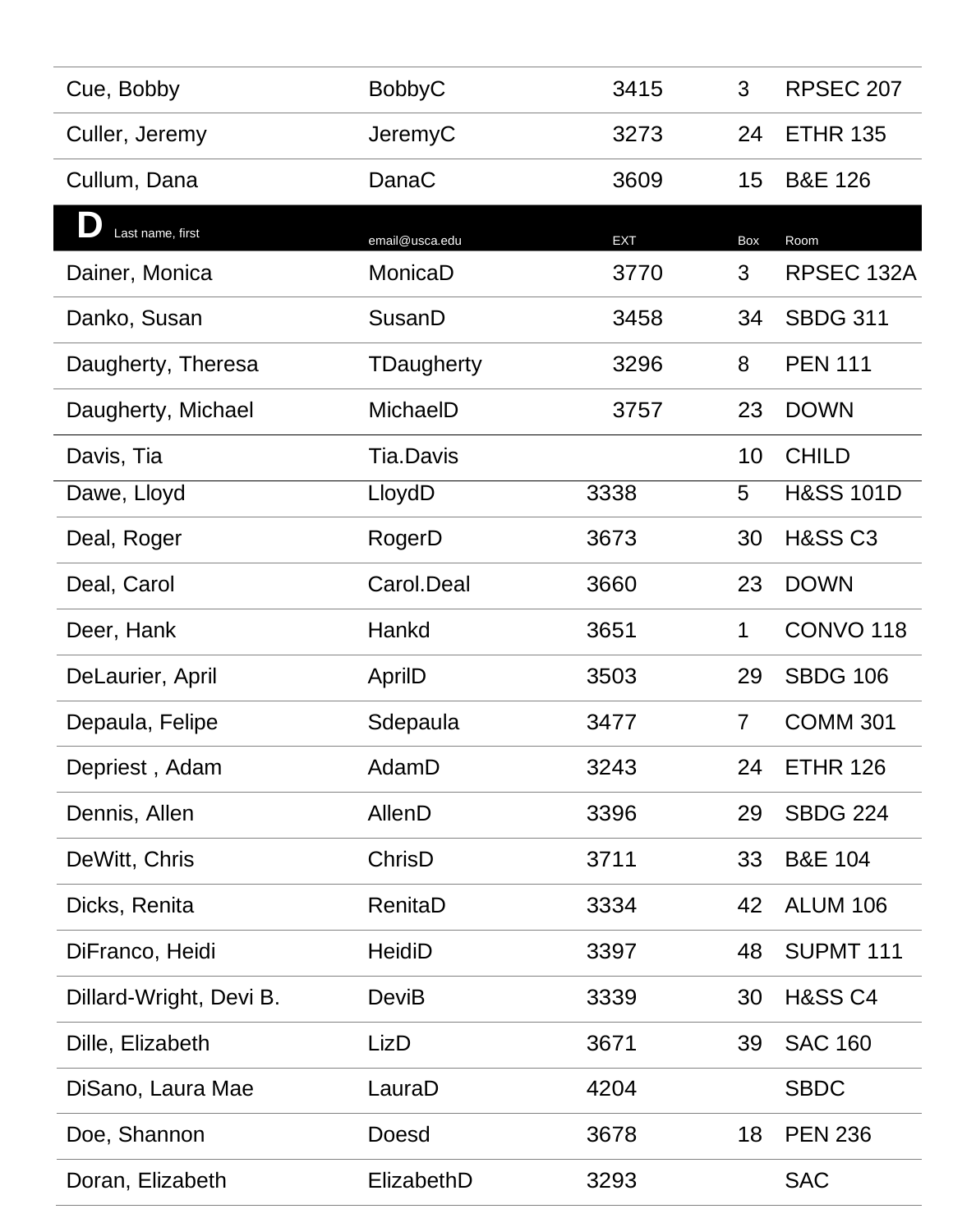| Dorr, John         | John.Dprr       | 3642       | 40             | <b>SUPMT 120</b>     |
|--------------------|-----------------|------------|----------------|----------------------|
| Driscoll, Mary     | MaryD           | 3448       | 42             | <b>ALUM 110</b>      |
| Dudley, Carrie     | CarrieD         | 3596       |                | <b>SAC</b>           |
| Dumas, Willie Mae  | WillieMaeD      | 3284       | 37             | LIBRY 104            |
| Dunlap, Randa      | Randa.Dunlap    | 3685       | 28             | <b>B&amp;E 216</b>   |
| Dyer, Andrew       | AndyD           | 3443       | 29             | <b>SBDG 101E</b>     |
| Last name, first   | email@usca.edu  | <b>EXT</b> | Box            | Room                 |
| Edwards, Jack      | <b>JackE</b>    | 3356       | 46             | <b>PEN 102A2</b>     |
| Edwards Jr., John  |                 |            | 46             |                      |
| Elder, David       | David.Elder     | 3591       | 18             | <b>PEN 103</b>       |
| Engel, John        | JohnEn          | 3233       | 27             | <b>B&amp;E 220</b>   |
| Engel, Len         | LenE            | 3538       | 40             | <b>SUPMT 103</b>     |
|                    |                 |            |                |                      |
| Enter, Brian       | <b>BrianEn</b>  | 3254       | 40             | <b>SUPMT 108</b>     |
| Last name, first   | email@usca.edu  | <b>EXT</b> | Box            | Room                 |
| Fadimba, Koffi     | KoffiF          | 3537       | 36             | <b>PEN 237F</b>      |
| Faught, Gayle      | GayleF          | 2847       | 2 <sup>1</sup> | <b>PEN 237Q</b>      |
| Feraldi, Corey     | CoreyF          | 3280       | 17             | <b>PEN 108E</b>      |
| Fickling, Kimberly | KimberlyF       | 3769       | 3              | <b>RPSEC 309</b>     |
| Field, Sandra      | SandraF         | 3243       | 24             | <b>ETHR 126</b>      |
| Flach, Robin       | Robin.Flatch    | 3419       | 16             | <b>PEN 114</b>       |
| Flannigan, Robert  | <b>RobertF</b>  | 3519       | 26             | <b>H&amp;SS 209A</b> |
| Foreman, Laura     | ForemanL        | 3277       | 25             | <b>NURS 101G</b>     |
| Fornes, Karl       | KarlF           | 3706       | 30             | <b>H&amp;SS 208B</b> |
| Fowler, Michael    | <b>MichaelF</b> | 3304       | 24             | <b>ETHR 136</b>      |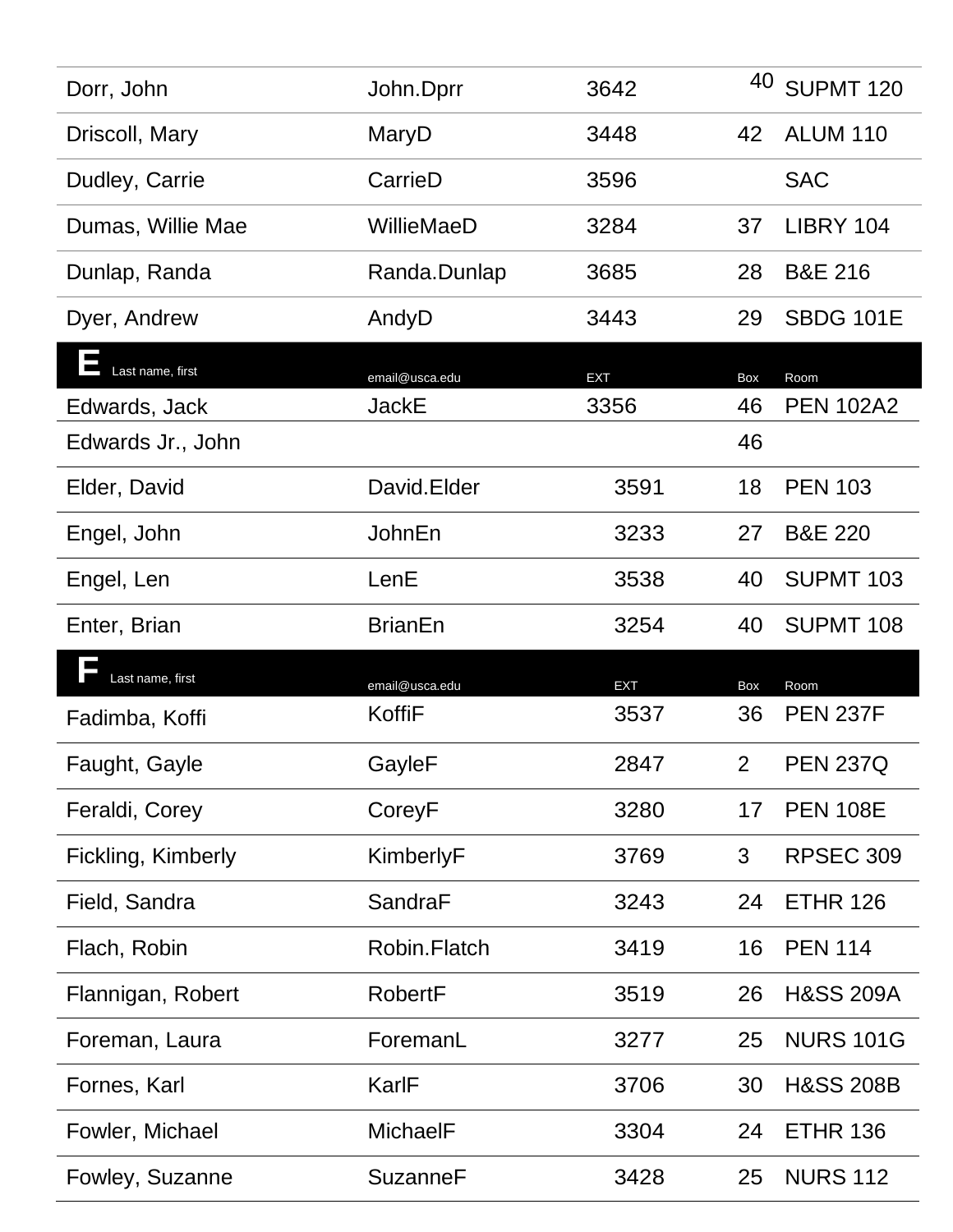| Fralick, Bethany     | <b>BethanyF</b>     | 3459       | 36             | <b>PEN 237K</b>       |
|----------------------|---------------------|------------|----------------|-----------------------|
| Fudge, Kim           | <b>KimF</b>         | 3430       | 44             | <b>PEN 109</b>        |
| Fulmer, Jeremy       | JeremyF             |            | 31             | <b>RPSEC 315</b>      |
| Last name, first     | email@usca.edu      | <b>EXT</b> | Box            | Room                  |
| Gaffney, Mary        | MaryG               | 3315       | 25             | <b>NURS 130</b>       |
| Gant, Katie          | <b>Katie.Gant</b>   | 3738       | 42             | <b>ALUM</b>           |
| Gannon Lori          | Lori.Gannon         | 3498       | 30             | <b>H&amp;SS 101</b>   |
| Gearhart, Cynthia    | CynthiaGe           | 3579       | $\overline{2}$ | <b>PEN 226</b>        |
| Gelinas, Patrick     | PatrickG            | 3207       | 33             | <b>B&amp;E 132</b>    |
| Georgian, Elizabeth  | Georgian            | 3200       | 30             | <b>H&amp;SS C10</b>   |
| Geyer, Andrew        | Ageyer              | 3239       | 30             | <b>H&amp;SS 204A2</b> |
| Gibson, Kelly Ann    | KellyGi             | 3379       | 29             | <b>SBDG 207</b>       |
| Gilliam, Brock       | <b>BrockG</b>       | 3214       | 44             | <b>PEN 109B</b>       |
| Gilmer, Zach         | Zachary.Gilmer      |            | 1              | <b>CONVO</b>          |
| Glenn, Susan         | <b>SusanGlenn</b>   | 6940       | 29             | <b>SBDG 321</b>       |
| Golson, Lamar        | LamarG              | 3648       | 18             | <b>B&amp;E 238C</b>   |
| Goodchild, Paul      | Paul.Goodchild      | 3577       | 27             | <b>B&amp;E 109</b>    |
| Goodwin, Charlene    | CharleG             | 3465       | 37             | <b>LIBRY</b>          |
| Gore, Deanna         | <b>DeAnnaG</b>      | 3236       | 26             | <b>H&amp;SS D10</b>   |
| Granade, Daphne      | DaphneG             | 3250       | 3              | <b>RPSEC 211</b>      |
| Green, Lizzy         | ElizabethGr         | 3631       | 3              | RPSEC 111             |
| Green, William       | William.Green       | 3541       | 40             | <b>SUPMT 120</b>      |
| Greenwood, Christina | Christina.Greenwood | 3333       | 25             | <b>NURS 120</b>       |
| Grigsby, James       | JamesG              | 6825       | 31             | <b>RPSEC 315</b>      |
| Griswold, Lindsay    | LindsayG            | 3350       | 27             | <b>B&amp;E 230</b>    |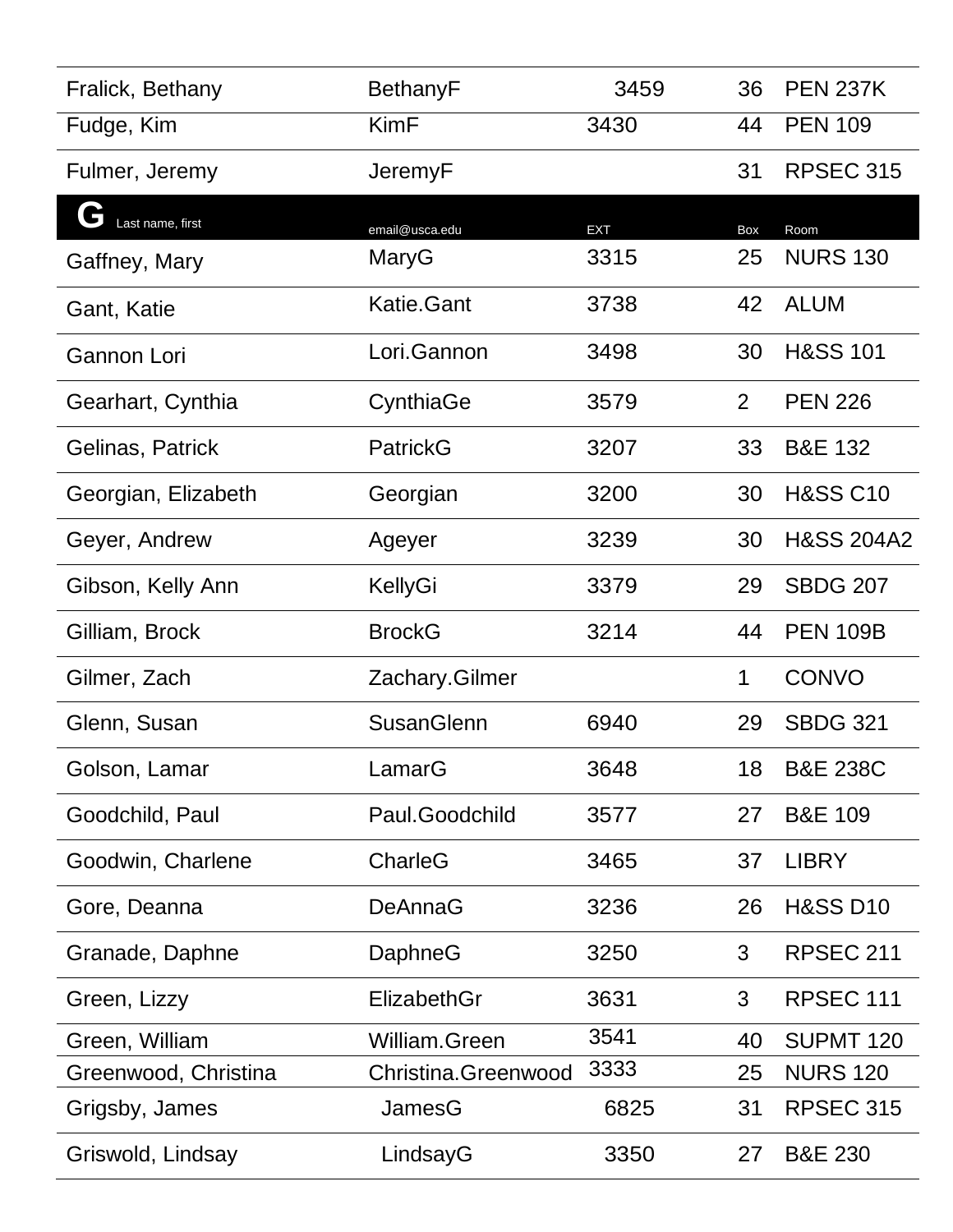| Groft, Lisa        | LisaG                | 2856       | 40  | SUPMT <sub>107</sub>  |
|--------------------|----------------------|------------|-----|-----------------------|
| Guy, Holly         | HollyG               | 3734       | 33  | <b>B&amp;E 020A</b>   |
| Guy, Justin        | <b>JustinG</b>       | 3243       | 24  | <b>ETHR 126</b>       |
| Last name, first   | email@usca.edu       | <b>EXT</b> | Box | Room                  |
| Hager, Brent       | <b>BrentH</b>        | 3252       | 1   | <b>CONVO</b>          |
| Hagstette, Todd    | <b>ToddH</b>         | 3479       | 30  | <b>H&amp;SS A7</b>    |
| Hailat, Mohammad   | MohammadH            | 3451       | 36  | <b>PEN 231</b>        |
| Hall, JR           | PatrickH             | 3243       | 24  | <b>ETHR 126</b>       |
| Hall, Timothy      | TimH                 | 3331       | 1   | <b>CONVO 113</b>      |
| Hammond, Julie     | Julie.Hammond        | 3456       | 16  | <b>PEN 114</b>        |
| Hampton, Jill      | <b>JillH</b>         | 3437       | 30  | <b>H&amp;SS A5</b>    |
| Han, Bing          | BingH                | 3530       | 26  | <b>H&amp;SS 204B1</b> |
| Hancock, Nathan    | NathanH              | 3390       | 29  | <b>SBDG 205</b>       |
| Hand, Brennan      | Brennan.Hand         | 6862       | 1   | <b>CONVO 106</b>      |
| Hannon, Colleen    | Colleen.Hannon       | 3616       | 44  | <b>PEN 109E</b>       |
| Hanson, Kay        | KayH                 | 3212       | 28  | <b>B&amp;E 205</b>    |
| Harmon, Michele    | <b>MicheleH</b>      | 3607       | 29  | <b>SBDG 221A</b>      |
| Harris, Benita     | <b>Benita.Harris</b> | 3476       | 46  | <b>PEN 102G</b>       |
| Harris, Jenifer    | Jenifer.Harris       | 3243       | 24  | <b>ETHR 121</b>       |
| Hartley, Sheneika  | SheneikaH            | 3297       | 6   | LIBRY 106H            |
| Haslam, Diane      | <b>DianeH</b>        | 3243       | 24  | <b>ETHR 126</b>       |
| Hatchett, Andrew   | AndrewHat            | 3682       | 33  | <b>B&amp;E 133</b>    |
| Havens, Robyn      | RobynH               | 3270       | 25  | <b>NURS 110</b>       |
| Hawcroft, Meredith | MeredithH            | 2872       | 42  | <b>ALUM 104</b>       |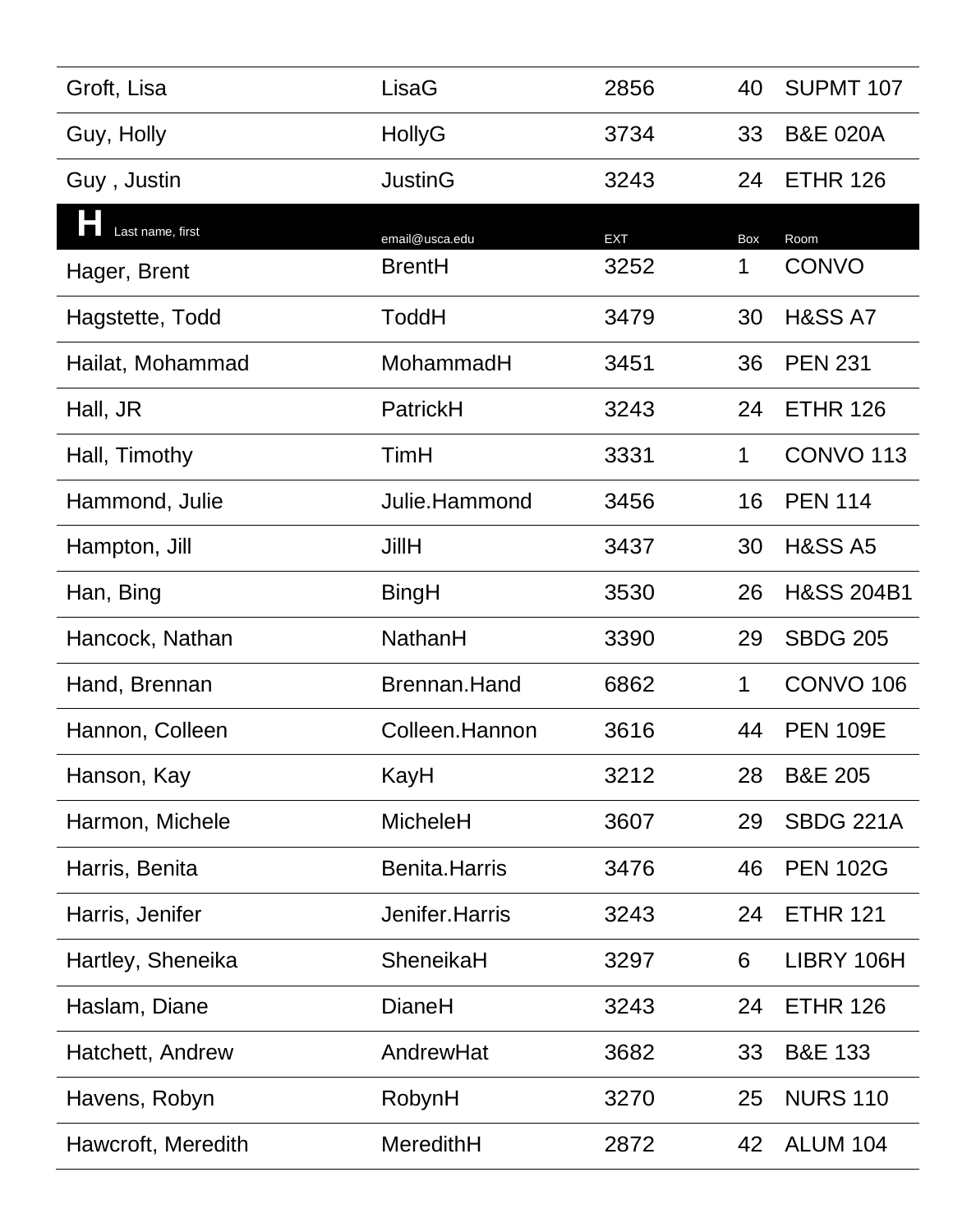| Hayes, Debbie                          | <b>DebbieH</b>               | 3584             | 16       | <b>PEN 114</b>                       |
|----------------------------------------|------------------------------|------------------|----------|--------------------------------------|
| Hayes, Carla                           | CarlaH                       | 3645             | 38       | <b>PEN 116B</b>                      |
| Heimmermann, Daniel<br>Helsley, Alexia | Daniel.Himmermann<br>AlexiaH | 3403<br>32<br>23 | 43<br>30 | <b>PEN 111</b><br><b>H&amp;SS C1</b> |
| Henderson, Matt                        | <b>MatthewH</b>              | 31<br>51         | 24       | <b>ETHR 126</b>                      |
| Hendrix, Andrew                        | AndrewH                      | 34<br>90         | 45       | <b>PEN 101C</b>                      |
| Henkes, Barbara                        | <b>BarbarH</b>               | 34<br>78         | 45       | <b>PEN 101G</b>                      |
| Hester, Kelly                          | KellyH                       | 36<br>63         | 28       | <b>B&amp;E 210C</b>                  |
| Herlihy, Jim                           | <b>JimH</b>                  | 34<br>06         | 1        | <b>CONVO 115</b>                     |
| Higbee, Douglas                        | DouglasH                     | 34<br>36         | 30       | <b>H&amp;SS A6</b>                   |
| Hodge, Michelle                        | <b>MichelleH</b>             | 35<br>18         | 42       | <b>ALUM 106</b>                      |
| Hodges, Jamel                          | Jamel.Hodges                 | 34<br>42         | 39       | <b>SAC 161</b>                       |
| Hodgins, Jamiaquel'le                  | JamiH                        | 34<br>87         | 35       | <b>PEN 101</b>                       |
| Holder, Michael                        | MichaelH                     | 35<br>31         | 1        | <b>BASE</b>                          |
| Hollingsworth, Mark                    | <b>MarkH</b>                 | 37<br>84         | 30       | <b>H&amp;SS 204A1</b>                |
| Holt, Bethany                          | Bethany.Holt                 | 34<br>98         | 30       | <b>H&amp;SS 204A</b>                 |
| Holtsizer, Michelle                    | MichelleHol                  | 36<br>60         | 23       | <b>DOWN</b>                          |
| Hood, Susan                            | SusanHo                      | 33<br>01         | 1        | <b>CONVO 113</b>                     |
| Hoover, Brent                          | <b>BrentHo</b>               | 34<br>68         | 27       | <b>B&amp;E 105</b>                   |
| Horne, Brandy                          | <b>BrandyH</b>               | 32<br>82         | 37       | <b>LIBRY</b>                         |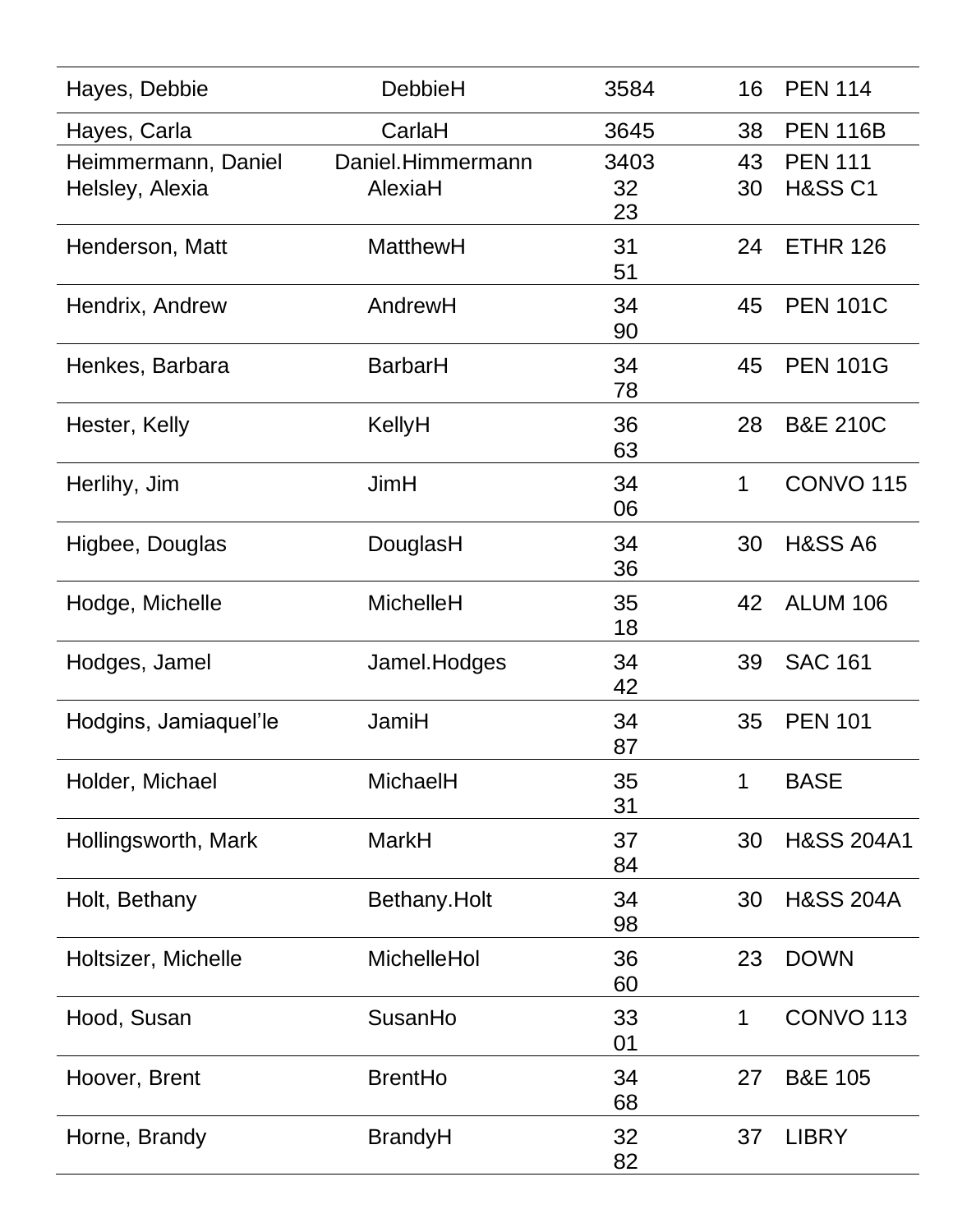| Hudson Jr, Link        | PaulH             | 32<br>35   | 27  | <b>B&amp;E 231</b>   |
|------------------------|-------------------|------------|-----|----------------------|
| Hugee, Alicia          | AliciaH           | 33<br>72   | 46  | <b>PEN 102B</b>      |
| Hughes, Joey           | JoeyH             | 34<br>32   | 45  | <b>PEN 101A</b>      |
| Humes, Fred            | <b>FHumes</b>     | 3520       | 8   | <b>PEN 111</b>       |
| Humphrey, Teresa       | TerriH            | 3632       | 26  | <b>H&amp;SS 206B</b> |
| Hutchens, John         | JohnH             | 3474       | 3   | RPSEC 105A           |
| Last name, first       | email@usca.edu    | <b>EXT</b> | Box | Room                 |
| Ilukor, Paul           | Paull             | 3426       | 36  | <b>PEN 237M</b>      |
| Last name, first       | email@usca.edu    | <b>EXT</b> | Box | Room                 |
| Jackson, William       | <b>BillJ</b>      | 3601       | 29  | <b>SBDG 201A</b>     |
| Jaspers, David         | DavidJ            | 3525       | 36  | <b>PEN 237E</b>      |
| Jeanes, John           | JohnJ             | 3534       | 1   | <b>BASE</b>          |
| Jefferson, Tonisha     | Tonisha.Jefferson | 3588       | 39  | <b>SAC 159A</b>      |
| Jenik, Jeff            | <b>JeffJ</b>      | 3258       | 48  | <b>SUPMT 109</b>     |
| Jenik, Sherri          | SherriJ           | 6878       | 42  | <b>ALUM 106</b>      |
| Jennings, HeatherShows | <b>Heathers</b>   | 2854       | 25  | <b>NURS 145</b>      |
| Johnson, Amanda        |                   |            | 38  |                      |
| Johnson, Gwen          | GwenJ             | 3552       | 3   | <b>RPSEC 103</b>     |
| Johnson, Joseph        | JosephJ           | 3243       | 24  | <b>ETHR 126</b>      |
| Johnson, Mary          | MaryJ             | 3250       | 3   | <b>RPSEC 211</b>     |
| Johnson, Melencia      | MelenciaJ         | 3237       | 26  | <b>H&amp;SS D11</b>  |
| Jones, Gary            | GaryJ             | 3360       | 40  | SUPMT 112            |
| Last name, first       | email@usca.edu    | <b>EXT</b> | Box | Room                 |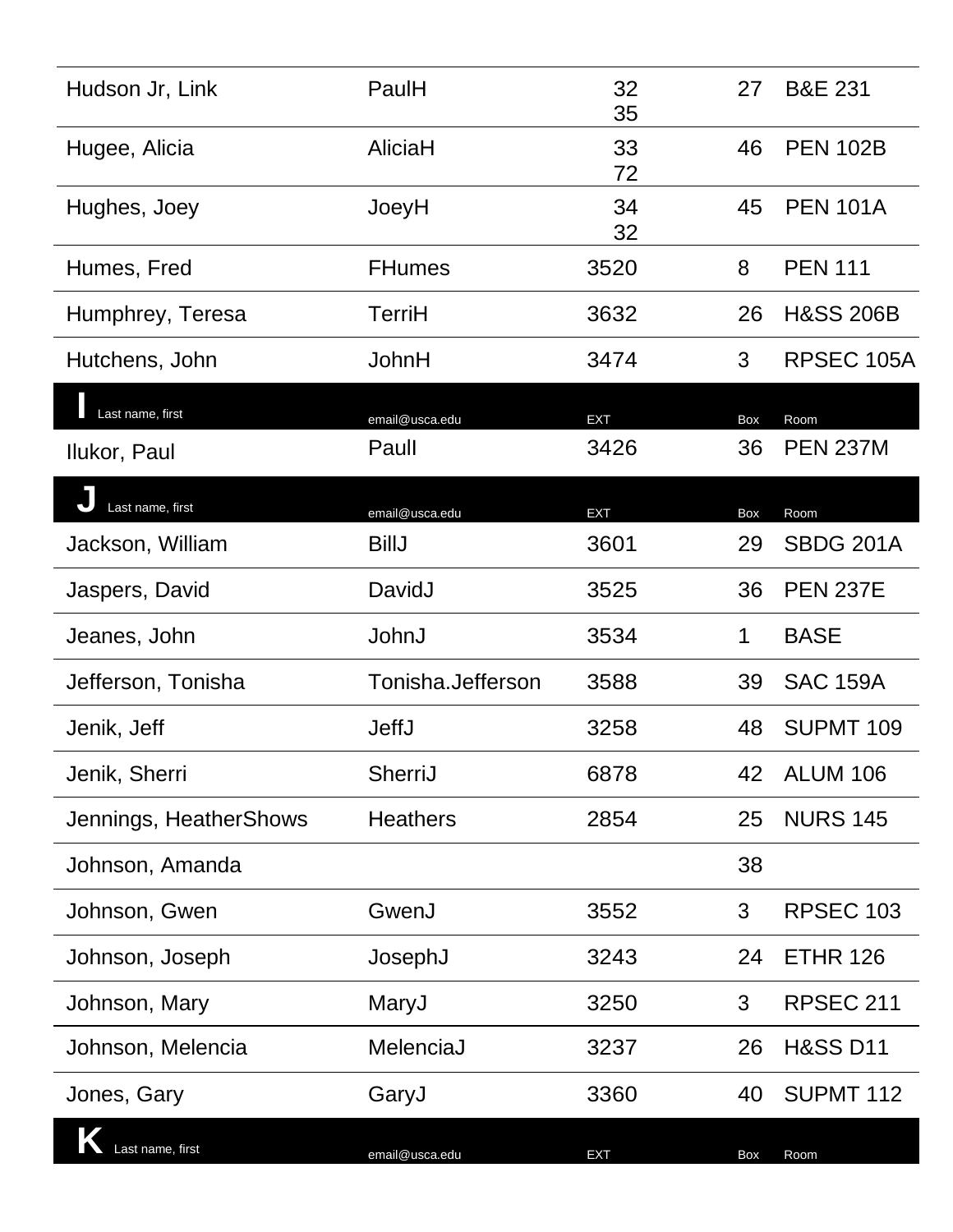| Kameen, Joseph    | JosephK          | 3307        | 24             | <b>ETHR 137</b>      |
|-------------------|------------------|-------------|----------------|----------------------|
| Kangogo, Nancy    | Nancy.Kangogo    | 3309        | 27             | <b>B&amp;E 232</b>   |
| Kerr, Kevin       | <b>KevinK</b>    | 3246        | $\overline{7}$ | <b>CROSS 130</b>     |
| Keisler, Brook    | <b>BrookK</b>    | 3669        | 46             | <b>PEN 102A1</b>     |
| Keisler, Cody     | CodyK            | 2837        | 42             | <b>ALUM</b>          |
| Kettani, Houssain | Houssain.Kettani | 3154        | 36             | <b>PEN 237R</b>      |
| King, Sarah       | Sarah.King       | 3226        | 30             | <b>H&amp;SS C11</b>  |
| Knight, Sharon    | <b>SharonK</b>   | 3556        | 45             | <b>PEN 1011</b>      |
| Knight, Thomas    | TJ.Knight        |             | 1              | <b>CONVO 122</b>     |
| Kochar, Tavleen   | Tavleen.Kochar   | 3755        | 29             | <b>SBDG 305</b>      |
| Koo, Reginald     | RegK             | 3423        | 36             | <b>PEN 237J</b>      |
| Krumm, Mitchell   | <b>MitchellK</b> | 3383        | 30             | <b>H&amp;SS C2</b>   |
|                   |                  |             |                |                      |
| Last name, first. | email@usca.edu   | E<br>X<br>T | Box            | Room                 |
| Larry, Jonathan   | <b>JLarry</b>    | 3597        | 8              | <b>PEN 111</b>       |
| .aura, Barbara    | BarbaraL         | 3475        | 26.            | <b>H&amp;SS 206A</b> |
| Leach, Robert     | RobertL          | 3713        | 27             | <b>B&amp;E 226</b>   |
| Leonard, Marshall | Marshall.Leonard | 3663        | 28             | <b>CONVO 126</b>     |
| Li, Rao           | RaoL             | 3264        | 36             | <b>PEN 219A</b>      |
| Li, Zhenheng      | ZhenhengL        | 3279        | 36             | <b>PEN 237K</b>      |
| Lindler, Cheryl   | CherylL          | 3626        | 15             | <b>B&amp;E 126</b>   |
| Lintner, Timothy  | <b>TLintner</b>  | 3564        | 28             | <b>B&amp;E 206</b>   |
| Lippard, Rodney   | RodneyL          | 3460        | 37             | <b>LIBRY 105</b>     |
| Longley, Chet     | ChetL            | 3750        | 24             | <b>ETHR 133</b>      |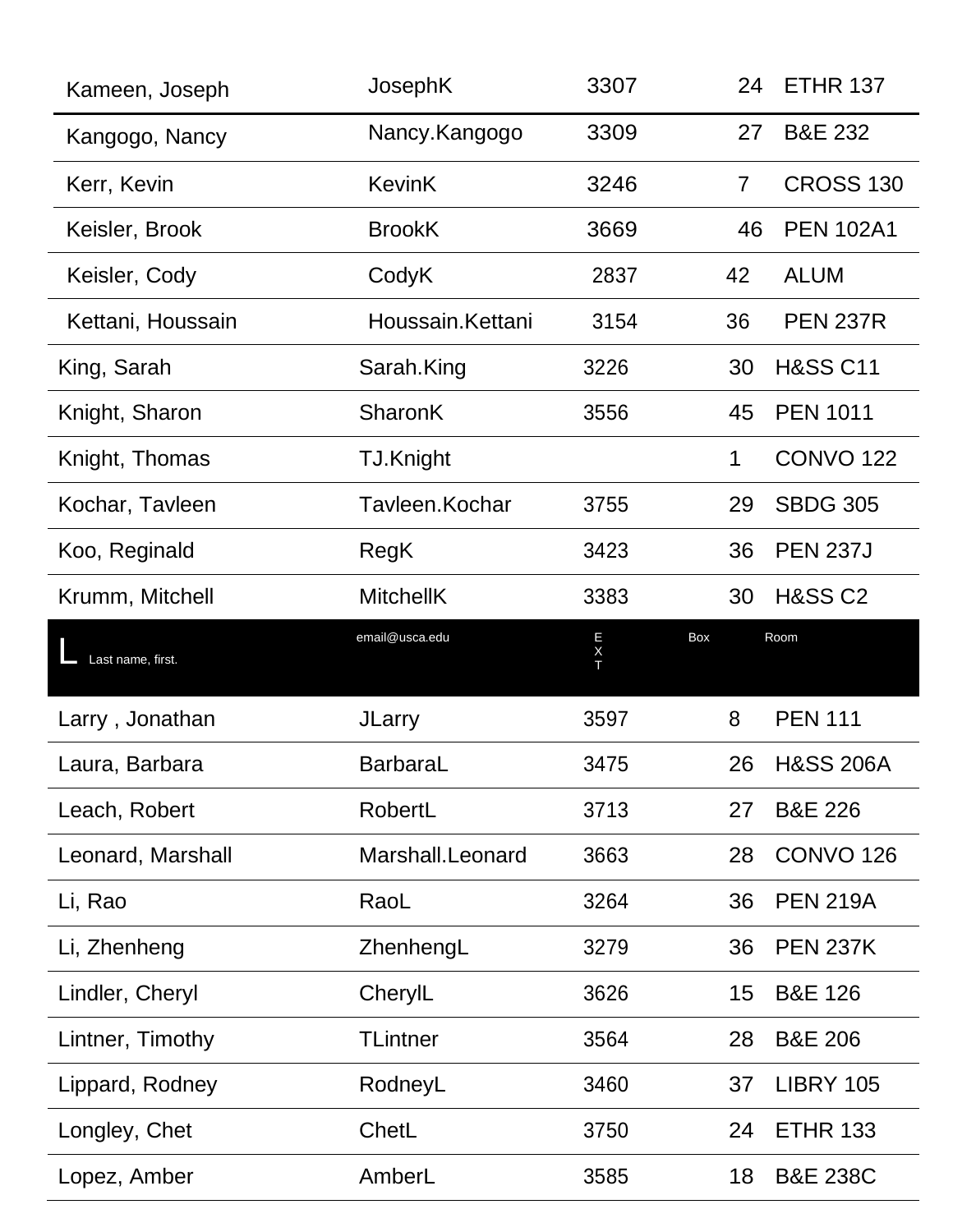| Losey, Mary               | MaryL                         | 3515       | 24  | <b>ETHR 126</b>      |
|---------------------------|-------------------------------|------------|-----|----------------------|
| Luchie, Skydasia          | Skydasia.Luchie               | 3663       | 28  | <b>B&amp;E 210</b>   |
| <b>V</b> Last name, first | email@usca.edu                | <b>EXT</b> | Box | Room                 |
| Mack, Kathy               | KathyM                        | 3231       | 27  | <b>B&amp;E 221</b>   |
| Mander, Suchreet          | <b>SuchreetM</b>              | 3371       | 29  | <b>SBDG 208</b>      |
| Maness, Brandie           | <b>BManess</b>                | 3216       | 28  | <b>B&amp;E 204</b>   |
| Marshall, Nicholas        | <b>NicholasM</b>              | 3409       | 29  | <b>SBDG 303</b>      |
| Martin, Beth              | <b>Beth.Martin</b>            | 3488       | 46  | <b>PEN 102A</b>      |
| Martin, Kojak             | KojakM                        | 3360       | 40  | SUPMT <sub>120</sub> |
| Martin, Melissa           | MelissaMa                     | 3381       | 28  | <b>B&amp;E 204C</b>  |
| Martin, Monica            | MonicaM                       | 3483       | 28  | <b>B&amp;E 210</b>   |
| Mason, Phillip            | PhillipM                      | 3213       | 26  | <b>H&amp;SS D6</b>   |
| Mazzola, Karen            | KarenMaz                      | 3385       | 10  | <b>CHILD</b>         |
| McClary, Carlee           | Carlee.McClary                | 3328       | 24  | <b>ETHR 120</b>      |
| McClellan, Sally          | SallyM                        | 3289       | 28  | <b>B&amp;E 218</b>   |
| McClure, Timothy          | TimothyM                      | 3526       | 26  | <b>H&amp;SS D7</b>   |
| McGahee, Thayer           | ThayerM                       | 2823       | 25  | <b>NURS 101B</b>     |
| McGlocklin, Tabitha       | <b>Tabitha.McGlockl</b><br>in | 3313       | 3   | <b>RPSEC 101</b>     |
| McMurtrie, Deborah        | DeborahMc                     | 2834       | 28  | <b>B&amp;E 214</b>   |
| Meade, Aaron              | Aaron.Meade                   | 6819       |     | LIBRY 112A           |
| Messer, Darryl            | DarrylM                       | 3332       | 40  | <b>SUPMT 120</b>     |
| Middlebrooks, Julia       | Jam63                         | 3565       | 46  | <b>PEN 102E</b>      |
| Miller, Colette           | ColetteM                      | 3243       | 24  | <b>ETHR 126</b>      |
| Miller, Mark              | <b>MarkM</b>                  | 3491       | 1   | <b>CONVO 117</b>     |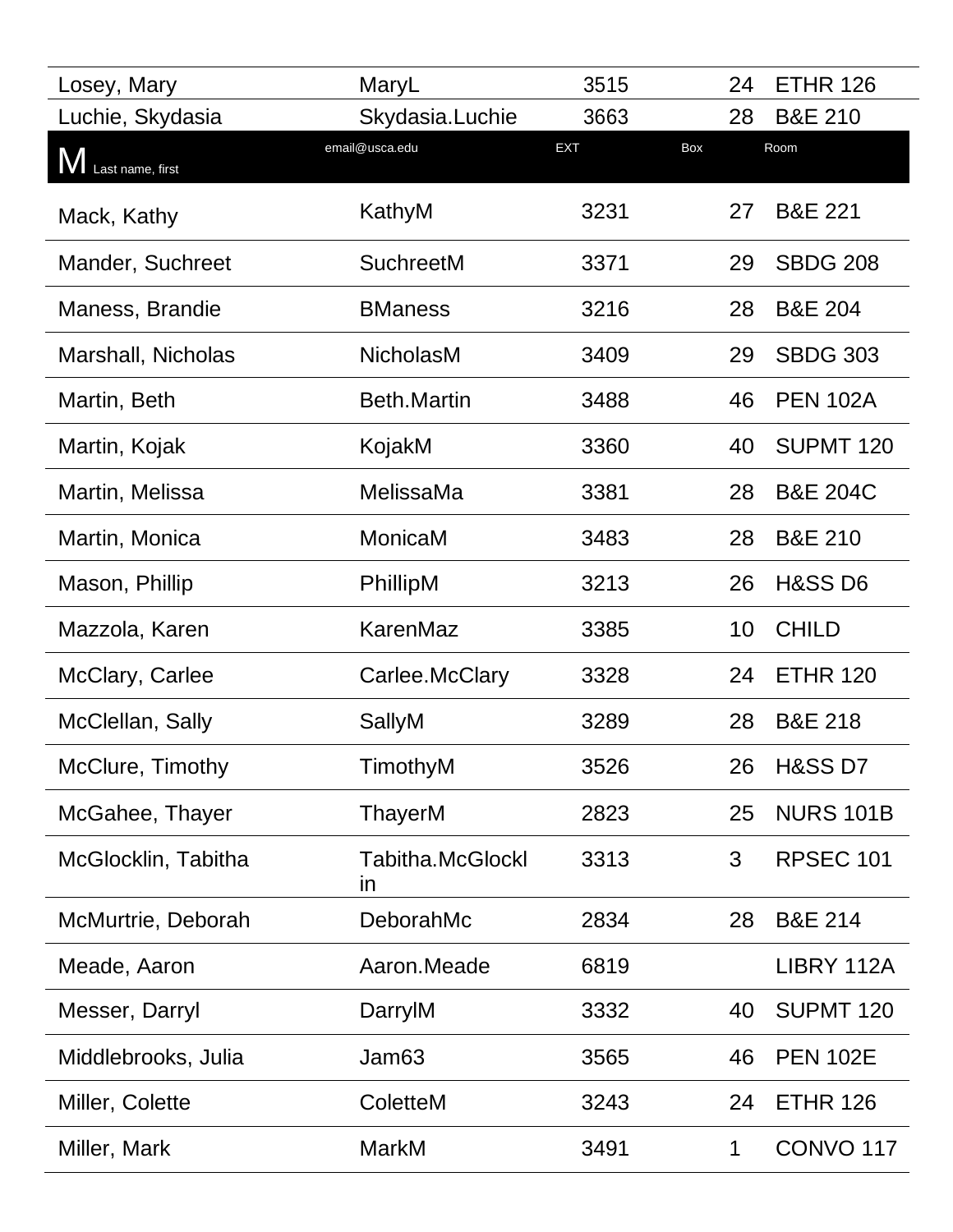| Miller, Matt                | <b>MatthewM</b>                     | 3208       | 30             | <b>H&amp;SS A3</b>           |
|-----------------------------|-------------------------------------|------------|----------------|------------------------------|
| Miller, Neil                | <b>NeilM</b>                        | 3453       | 29             | <b>SBDG 323</b>              |
| Miller, Zeke                | ZekeM                               | 3519       | 30             | <b>H&amp;SS 209A</b>         |
| Mills, Mary                 | MaryMi                              | 3427       | 29             | <b>SBDG 203</b>              |
| Mitchell, Jo Anna           | JoannaM                             | 3699       | 24             | <b>ETHR</b>                  |
| Mobley, Tina                | TinaM                               | 6777       | 27             | <b>B&amp;E 223</b>           |
| Mooney, Katy                | KatyM                               | 3447       | 25             | <b>NURS 132</b>              |
| Moore, Emily                | <b>Emily.Moore</b>                  | 3628       | 1              | CONVO 148G                   |
| Morris, David               | DavidM                              | 3225       | 26             | <b>H&amp;SS B10</b>          |
| Morrison, Venning           | VenningM                            | 3757       | 23             | <b>DOWN</b>                  |
| Mottel, Hannah              | HannahM                             | 3684       | 25             | <b>NURS 142</b>              |
| Moussa Rogers, Mary         |                                     |            | $\overline{2}$ |                              |
| Muhammad, Kareem            |                                     |            | 26             |                              |
| Munsell, Jason              | JasonM                              | 3604       | 26             | <b>H&amp;SS B11</b>          |
| Murphy, Robert A.           | <b>RMurphy</b>                      | 3582       | 14             | <b>PEN 107A</b>              |
| <b>Mustion, Marissa</b>     | <b>Marissa</b> .Mustion             | 3609       | 15             | <b>SESB 107</b>              |
| Last name, first            | email@usca.edu                      | <b>EXT</b> | Box            | Room                         |
| Nandi, Santosh              | NANDISAN@uscsu 803-938-<br>mter.edu | 3710       |                | 106 BA Bldg<br><b>Sumter</b> |
| Narayanaswamy, Ravi         | RaviN                               | 3655       | 27             | <b>B&amp;E 103</b>           |
| Nelson, Katelyn             | KatelynN                            | 3667       | 33             | <b>B&amp;E 020B</b>          |
| Newsom, Paul                | PaulN                               | 3229       | 27             | <b>B&amp;E 233</b>           |
| Nicholson, Dianna           | Dianna.Nicholson                    | 2856       | 40             | SUPMT 107                    |
| Noble, Jessica              | Jessica.Noble                       | 3455       | 38             | <b>PEN 116</b>               |
| Nunnelly-Stewart,<br>Amanda | Amanda.Nunnel<br>ly-Stewart         | 3510       | 37             | <b>LIBRY</b>                 |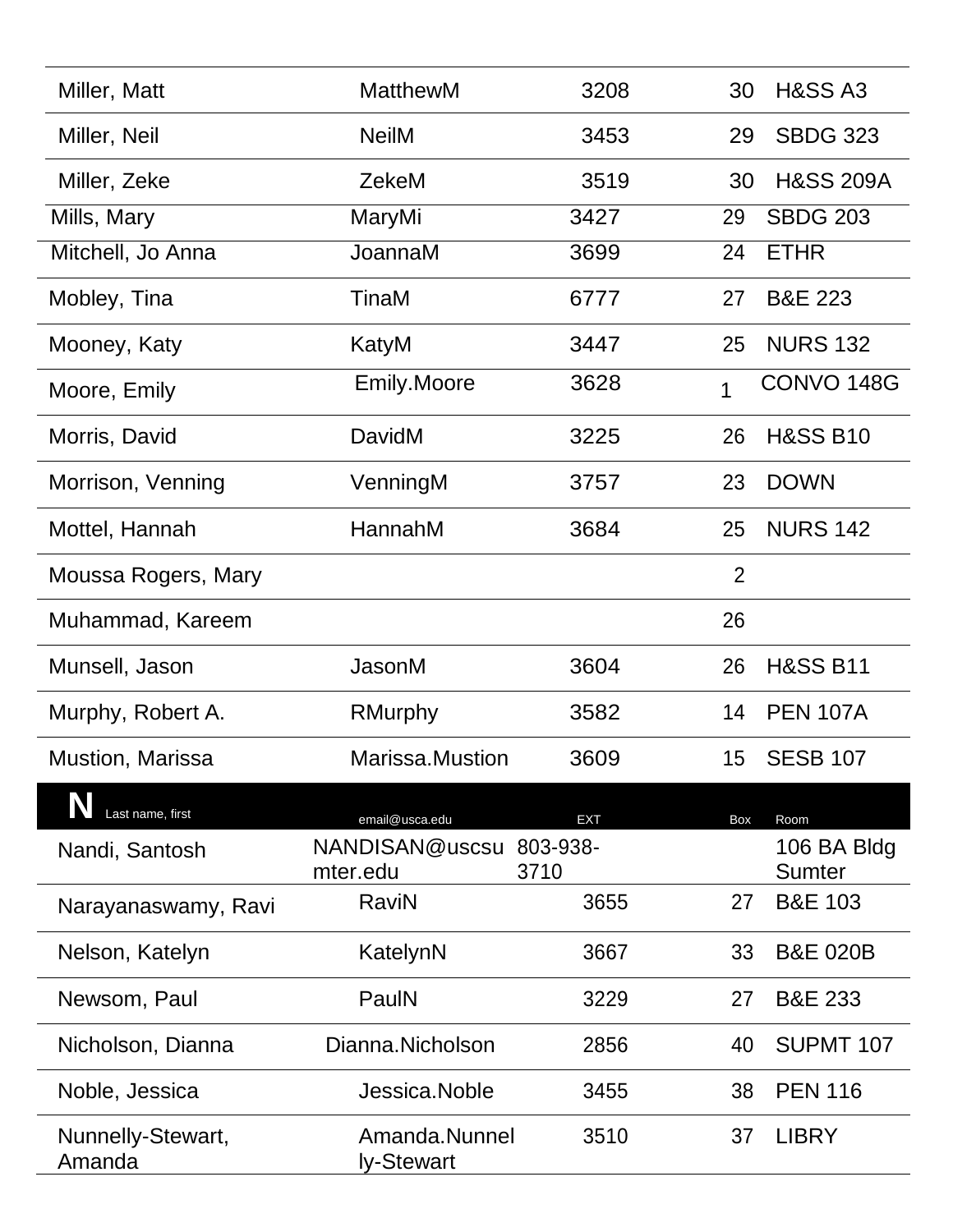| Last name, first                         | email@usca.edu     | <b>EXT</b> | Box            | Room                 |
|------------------------------------------|--------------------|------------|----------------|----------------------|
| O'Banion, Alisha                         | AlishaO            | 2855       | 5              | <b>RM 106B</b>       |
| O'Conor, Amanda                          | AmandaO            | 3310       | 16             | <b>PEN 116H</b>      |
| O'Connor, Susan                          | <b>SusanO</b>      | 3261       | 37             | <b>LIBRY 220</b>     |
| Ofoje, Ike                               | <b>IkeO</b>        | 3717       | $\mathbf 1$    | CONVO <sub>124</sub> |
| Orozco, Stephanie                        | Sorozco            | 3308       | 26             | <b>H&amp;SS B6</b>   |
| Osbon, Angie                             | AngieO             | 3662       | 16             | <b>PEN 116C</b>      |
| $\overline{\bullet}$<br>Last name, first | email@usca.edu     | <b>EXT</b> | Box            | Room                 |
| Padgett, Mila                            | <b>MilaP</b>       | 3230       | 33             | <b>B&amp;E 023</b>   |
| Parr, Brian                              | <b>BrianP</b>      | 3793       | 33             | <b>B&amp;E 213</b>   |
| Patton, Mark                             | <b>MarkP</b>       | 3696       | 18             | <b>PEN 103</b>       |
| Paul, Titan                              | TitanP             | 3622       | 36             | <b>PEN 219B</b>      |
| Pazda, Adam                              | AdamP              | 3471       | $\overline{2}$ | <b>PEN 237A</b>      |
| Pearson, Debbie Hayes                    | DebbieH            | 3584       | 16             | <b>PEN 114</b>       |
| Peterson, Heather                        | HeatherO           | 3551       | 30             | <b>H&amp;SS C8</b>   |
| Petrie, Michelle                         | <b>MichelleP</b>   | 3760       | 26             | <b>H&amp;SS D3</b>   |
| Philbeck, Ross                           | <b>RossP</b>       | 3782       | 33             | <b>B&amp;E 020D</b>  |
| Phillips, Eugene                         | EugeneE            | 3717       | 1              | <b>CONVO 124</b>     |
| Pierce, Samuel                           | Samuel.Pierce      | 3224       | 30             | <b>H&amp;SS C9</b>   |
| Poland, Ruth                             | <b>Ruth.Poland</b> | 3719       | 29             | <b>B&amp;E 111</b>   |
| Pompey, Joyce                            | JoyceO             | 3265       | 25             | <b>NURS 144</b>      |
| Poole, Jaclin                            | Jaclin.Poole       | 3462       | 1              | <b>CONVO 126</b>     |
| Porca, Sanela                            | <b>SanelaP</b>     | 3232       | 27             | <b>B&amp;E 225</b>   |
| Porcher, Cecilia                         | CeciliaP           | 6706       | 11             | <b>SAC 106</b>       |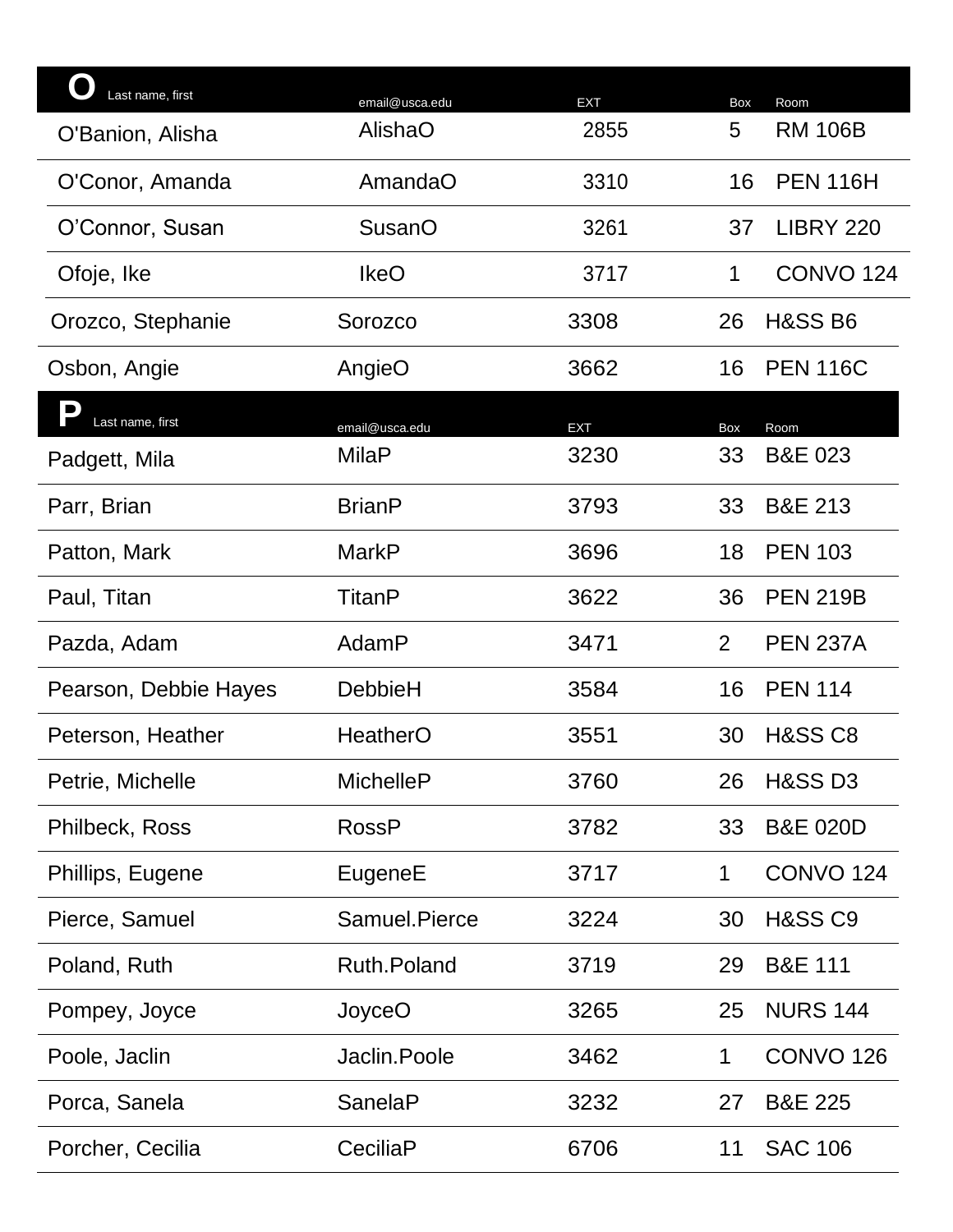| Prendergast, Gerald               | GeraldP             | 6745         | <b>PEN 219C</b><br>36                |
|-----------------------------------|---------------------|--------------|--------------------------------------|
| Preston, Jasmine                  | Jasmine.Preston     | 3661         | <b>ALUM</b><br>42                    |
| Price, Woody<br>Price III, Elijah | Woodrowp<br>ElijahP | 2853<br>3290 | <b>B&amp;E 020A</b><br>33<br>23 DOWN |
| Pringle, Ernest                   | ErnestP             | 3345         | <b>PEN 236F</b><br>18                |
| Last name, first                  | email@usca.edu      | <b>EXT</b>   | Room<br><b>Box</b>                   |
| Quinn, Maureen                    | MaureenQ            | 3435         | <b>PEN 109F</b><br>44                |
| IN<br>Last name, first            | email@usca.edu      | <b>EXT</b>   | <b>Box</b><br>Room                   |
| Raby, James                       | JamesR              | 3569         | 42 ALUM 103                          |
| Rallapalli. Murthy                | Murthy.Rallapalli   |              | 36 PEN 2371                          |
| Rammel, Maureen                   | Mo.Rammel           | 3766         | 39 SAC 164                           |
| Ramsey, David                     | DavidR              | 3764         | <b>PEN 237G</b><br>36                |
| Ramstad, Kristina                 | <b>KristinaR</b>    | 3439         | <b>SBDG 219A</b><br>29               |
| Rasheed, Michelle                 | Michelle.Rasheed    | 3209         | <b>B&amp;E 209</b><br>28             |
| Ready, Barry                      | <b>BarryR</b>       | 3602         | <b>B&amp;E 008</b><br>31             |
| Reagin, Cam                       | CamR                | 3399         | <b>PEN 116D</b><br>16                |
| Reckart, Ward                     | WardR               | 3748         | 33 B&E 128                           |
| Redd, Priscilla                   | <b>Simonps</b>      | 3513         | 29 SBDG                              |
| Reeves, Ellis                     | <b>EllisR</b>       | 3595         | 49 B&E 100                           |
| Reid, Thomas                      | <b>ThomasR</b>      | 3536         | 36 PEN 237L                          |
| Reinhart, Brad                    | <b>BradR</b>        | 3425         | 29 SBDG 209                          |
| Rhodes, Keely                     | <b>KeelyR</b>       | 3260         | 24 ETHR 131                          |
| Rinder, Jeremy                    | <b>JeremyR</b>      | 3522         | <b>B&amp;E 204A</b><br>28            |
| Roach, Alexandra                  | AlexandraRo         | 3217         | <b>PEN 208</b><br>$\overline{2}$     |
| Robb, Daniel                      | DanR                | 3272         | 35 PEN 101E                          |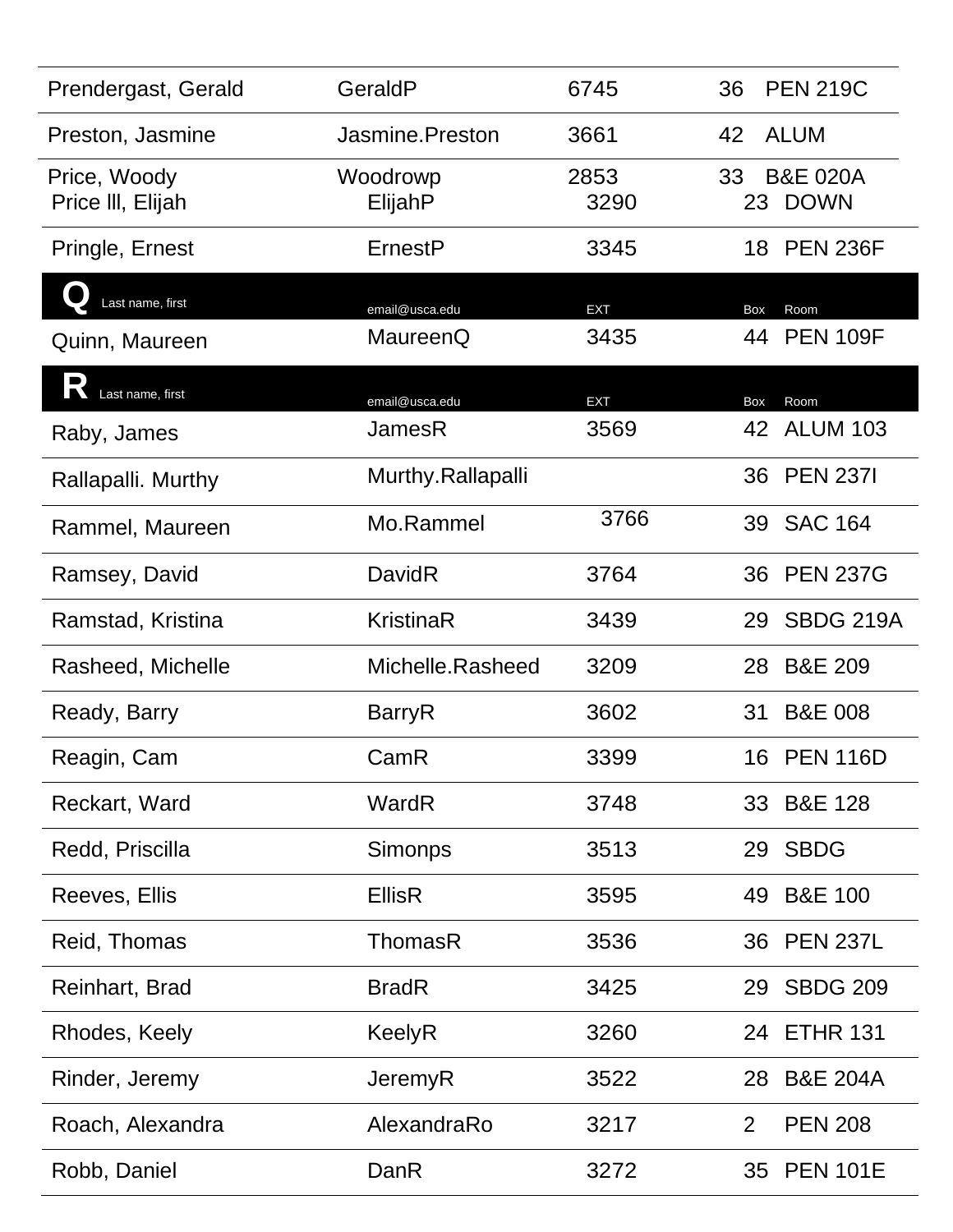| Roberson, Loren                        | Skye.Roberson     | 3735         | 30             | <b>H&amp;SS 112A</b>                     |
|----------------------------------------|-------------------|--------------|----------------|------------------------------------------|
| Roberts, Kenneth                       | <b>KenR</b>       | 3561         | 29             | <b>SBDG 322A</b>                         |
| Robinson, Sandra<br>Rodriguez, Linda C | SandraR<br>LindaR | 6816<br>3203 | 15<br>27       | <b>B&amp;E 130</b><br><b>B&amp;E 223</b> |
| Rouse, Belinda                         | <b>BelindaR</b>   | 3294         | 44             | <b>PEN 109A</b>                          |
| Rowe, Gerard                           | GerardR           | 3429         | 29             | <b>SBDG 307</b>                          |
| Russin, Kelly                          | Kelly.Russin      | 3640         | 25             | <b>NURS 131</b>                          |
| Ruth, Robert                           | <b>RobertR</b>    | 3576         | $\overline{7}$ | <b>CROSS 130</b>                         |
| Ryan, Angela                           | AngelaR           | 3613         | 44             | <b>PEN 109D</b>                          |
| Last name, first                       | email@usca.edu    | <b>EXT</b>   | Box            | Room                                     |
| Saine, Jim                             | <b>JimS</b>       | 3467         | 30             | <b>H&amp;SS 209B</b>                     |
| Samaha, Ahmed                          | AhmedS            | 3411         | 39             | <b>SAC 159B</b>                          |
| Schepens, Kelly                        | KellyG            | 3749         | 3              | RPSEC 104                                |
| Schroeder, Jim                         | <b>JamesS</b>     | 3243         | 24             | <b>ETHR 126</b>                          |
| Schweder, Windy                        | WindyS            | 3689         | 28             | <b>B&amp;E 219</b>                       |
| Scott-Wiley, Dewey                     | DeweyW            | 3343         | 24             | <b>ETHR 132</b>                          |
| Scraper, Joel                          | <b>JoelS</b>      | 3306         | 24             | <b>ETHR 131</b>                          |
| Seeger, Roy                            | <b>RoyS</b>       | 3570         | 30             | <b>H&amp;SS A8</b>                       |
| Senn, Gary                             | GaryS             | 3558         | 3              | <b>RPSEC 303</b>                         |
| Senn, Mandy                            | <b>MSenn</b>      | 3752         | 28             |                                          |
| Shervette, Virginia                    | VirginiaS         | 3605         | 29             | <b>SBDG 101A</b>                         |
| Shipes, William                        | <b>WilliamSh</b>  | 3694         | 36             | <b>PEN 228</b>                           |
| Simmons, Kathy                         | KathrynS          | 3392         | 25             | <b>NURS 101A</b>                         |
| Simmons, Lisa                          | LisaS             | 3514         | 25             | <b>NURS 127</b>                          |
| Simmons, Tara                          | <b>TaraS</b>      | 3446         | 36             | <b>PEN 227</b>                           |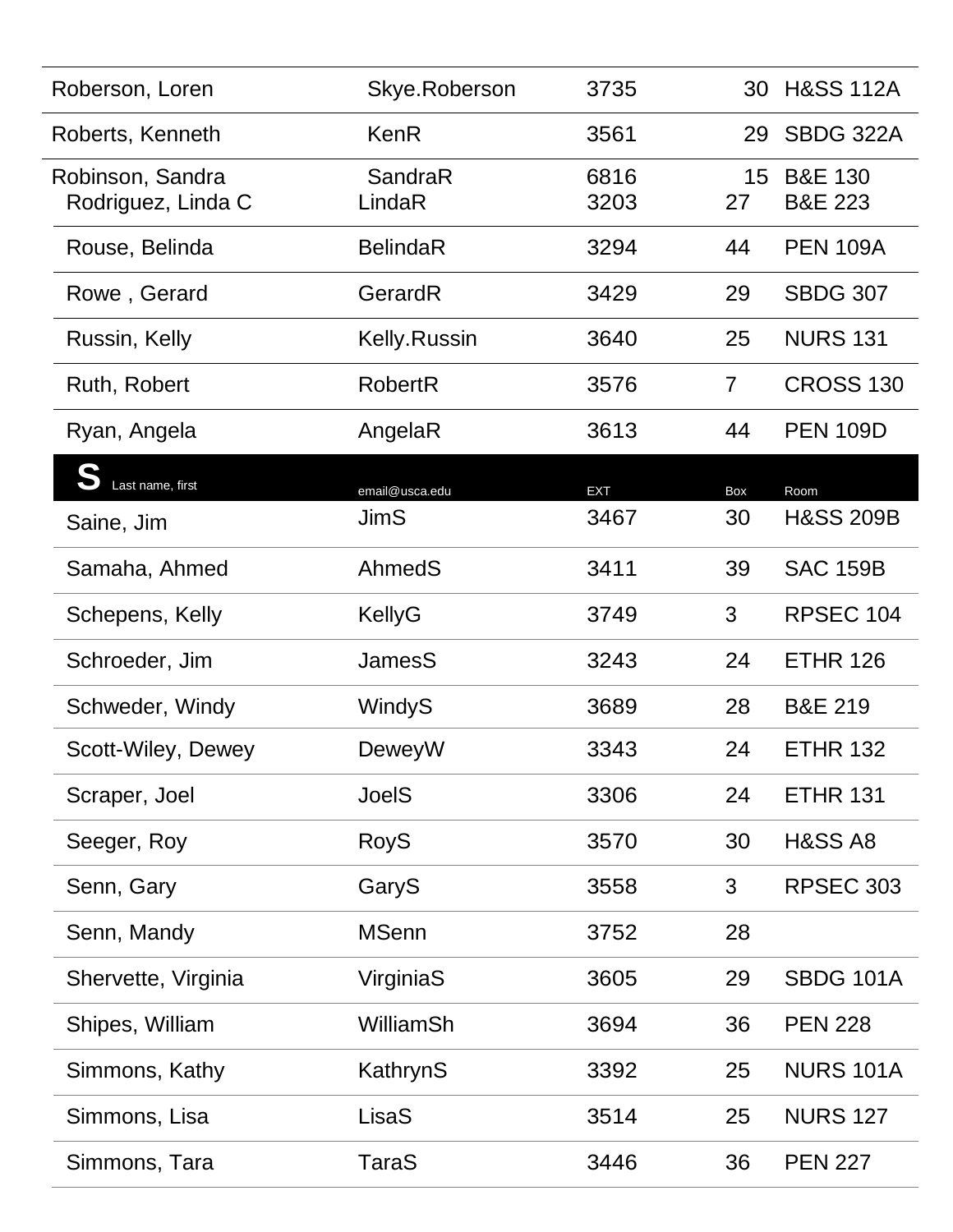| Sloan, Steve         | <b>SteveS</b>                         | 3243             | 24             | <b>ETHR 126</b>              |
|----------------------|---------------------------------------|------------------|----------------|------------------------------|
| Smith, Katie Kalpin  | <b>KatieK</b>                         | 3400             | 30             | <b>H&amp;SS 208A</b>         |
| Smith, Shannon       | ShannonD                              | 3632             | 30             | <b>H&amp;SS 206B</b>         |
| Smith, Terrie        | tlsmith0@uscsumter.<br>edu            | 803-938-<br>3710 |                | 116 BA Bldg<br><b>Sumter</b> |
| Smith-Dunbar, Hope   | HopeS                                 | 3786             | $\mathbf{7}$   | <b>CROSS 130</b>             |
| Smoak, Teresa        | Teresa.Smoak                          | 3497             | 15             | <b>SESB 107C</b>             |
| Snyder, Jessica      | Jessica.Snyder                        | 3487             | 35             | <b>PEN 101D</b>              |
| Socha, Elizabeth     | Hodgesed                              | 3317             | 38             | <b>PEN 116F</b>              |
| Southworth, Ginny    | GinnyS                                | 3692             | 24             | <b>ETHR 137</b>              |
| Spadaro, Cara        | Cara.Spadaro                          | 2868             | 11             | <b>SAC 106</b>               |
| Spensley, Nicole     | <b>NicoleSp</b>                       | 3338             | 5              | <b>RM 106C</b>               |
| Spires, Bradley      | <b>BradleyS</b>                       | 3788             | $\overline{7}$ | <b>DOWN</b>                  |
| Spires, Chris        | <b>ChrisS</b>                         | 3463             | 18             | <b>B&amp;E 238B</b>          |
| Stafford, Jane       | <b>JStafford</b>                      | 3358             | $\overline{2}$ | <b>PEN 204</b>               |
| Stark, Nancy         | <b>NancyS</b>                         | 3281             | 25             | <b>NURS 108</b>              |
| Steen, Julie         | <b>JulieS</b>                         | 3238             | 27             | <b>B&amp;E 108</b>           |
| Steen, Pam           | PamS                                  | 3349             | 29             | <b>SBDG 111D</b>             |
| Stenger, Karl L      | KarlS                                 | 3308             | 26             | <b>H&amp;SS D2</b>           |
| Stewart, Liz         | Istewart@stewartand<br>associates.com | 3340             | 27             | <b>B&amp;E 223</b>           |
| St. John, Michael    | <b>MichaelS</b>                       | 3681             | 24             | <b>B&amp;E 126A</b>          |
| Stone, Tristan       | <b>TristanS</b>                       | 3455             | 38             | <b>PEN 116</b>               |
| Stoudemayer, Melissa | <b>MelissaS</b>                       | 2869             | 29             | <b>SBDG 302</b>              |
| Strickhouser, Rachel | RachelS                               | 3466             | 29             | <b>SBDG 305</b>              |
| Strom-Eubanks, Libby | ElizabethS                            | 3632             | 26             | <b>H&amp;SS 206B</b>         |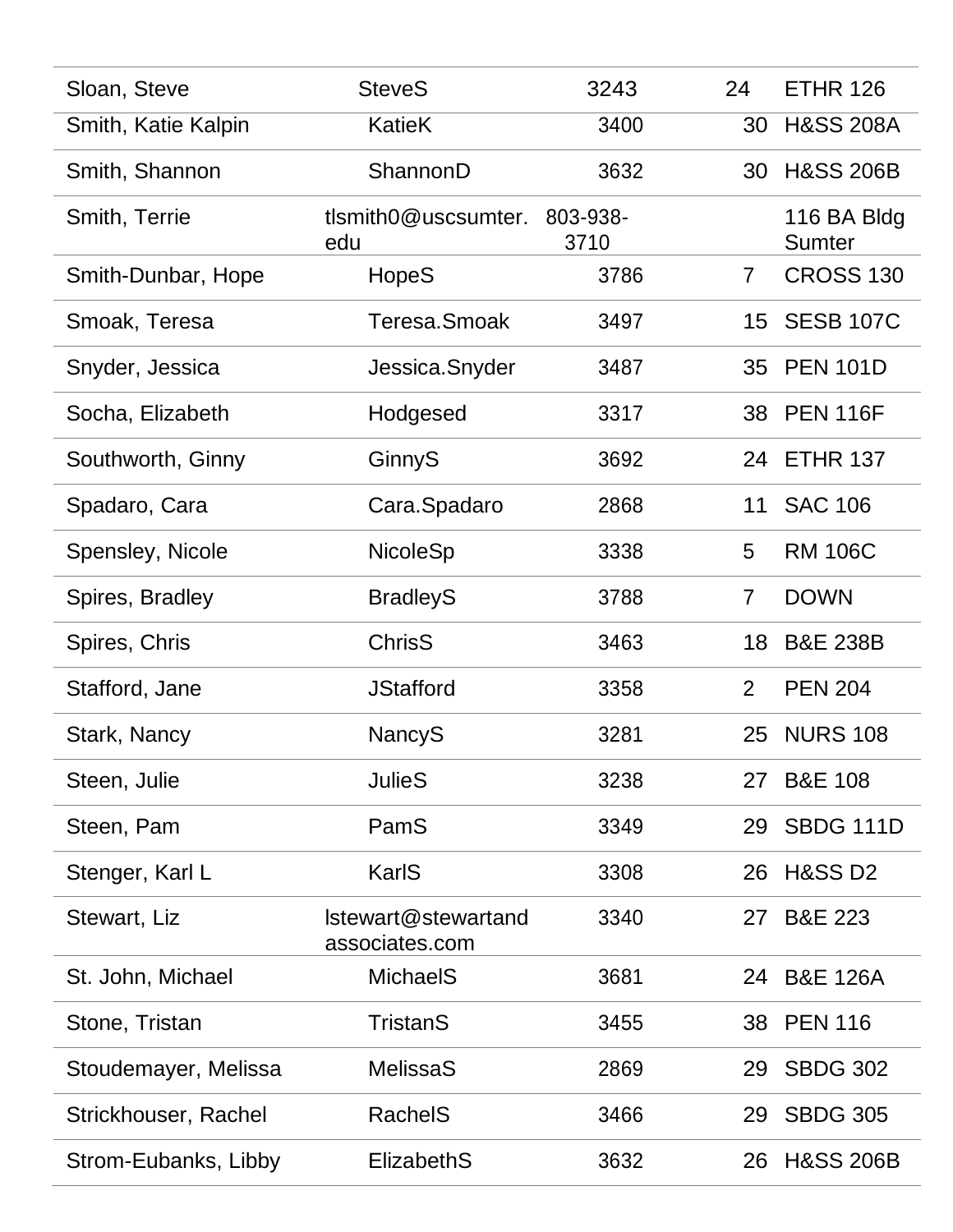| Strong, Willie         | <b>WillieS</b>   | 3515       |                | 24 ETHR 126          |
|------------------------|------------------|------------|----------------|----------------------|
| Stumbo, Isaac          | Isaac.Stumbo     | 3268       | 40             | SUPMT 106            |
| Sue-Ling, Carolyn      | CarolynS         | 3314       | 25             | <b>NURS 133</b>      |
| Sullivan, Jessica      | <b>JessicaSu</b> | 3621       | 29             | <b>SBDG 225</b>      |
| Swain, Laura           | LauraSw          | 3422       | $\overline{2}$ | <b>PEN 217</b>       |
| Last name, first       | email@usca.edu   | <b>EXT</b> | Box            | Room                 |
| Taylor, Angela         | AngelaT          | 3590       | 45             | <b>PEN 101</b>       |
| Terlizzi, Richard      | RichardT         | 3346       | 36             | <b>PEN 229</b>       |
| Thornburg, Matthew     | <b>MatthewTh</b> | 3222       | 30             | <b>H&amp;SS C7</b>   |
| Timmons, Daren         | DarenT           | 3458       | 34             | <b>SBDG 311A</b>     |
| Townsend, Debbie       | <b>DebbieT</b>   | 2840       | 11             | <b>SAC 106</b>       |
| Triana, Benjamin       | BenT             | 3496       | 26             | <b>H&amp;SS B8</b>   |
| Tritt, Deborah         | DeborahT         | 3589       | 37             | <b>LIBRY</b>         |
| Trowell, Tareka (Rose) | Rose.Trowell     | 3533       | 17             | <b>PEN 108C</b>      |
| Turner, LaTina         | <b>Turnerls</b>  | 3789       | 7              | <b>CROSS 130</b>     |
| Tyler, Vernelle        | VernellT         | 3202       | 28             | <b>B&amp;E 212</b>   |
| Last name, first       | email@usca.edu   | <b>EXT</b> | Box            | Room                 |
| Vanderslice, Mark      | MarkV            | 3438       | 1              | <b>CONVO 123</b>     |
| Vieyra, Michelle       | <b>MichelleV</b> | 3608       | 29             | <b>SBDG 111B</b>     |
| Last name, first       | email@usca.edu   | <b>EXT</b> | Box            | Room                 |
| Wagnon, Eryn           | ErynW            | 3312       | 26             | <b>H&amp;SS D5</b>   |
| Wallace, Jeffrey       | JeffreyW         | 3632       | 26             | <b>H&amp;SS 206B</b> |
| Wang, Linda            | LindaWa          | 3624       | 26             | <b>H&amp;SS D9</b>   |
| Warren, Amanda         | AmandaW          | 3402       | 30             | <b>H&amp;SS A10</b>  |
| Watson, Troy           | Troy. Watson     | 3732       | 40             | <b>SUPMT 120</b>     |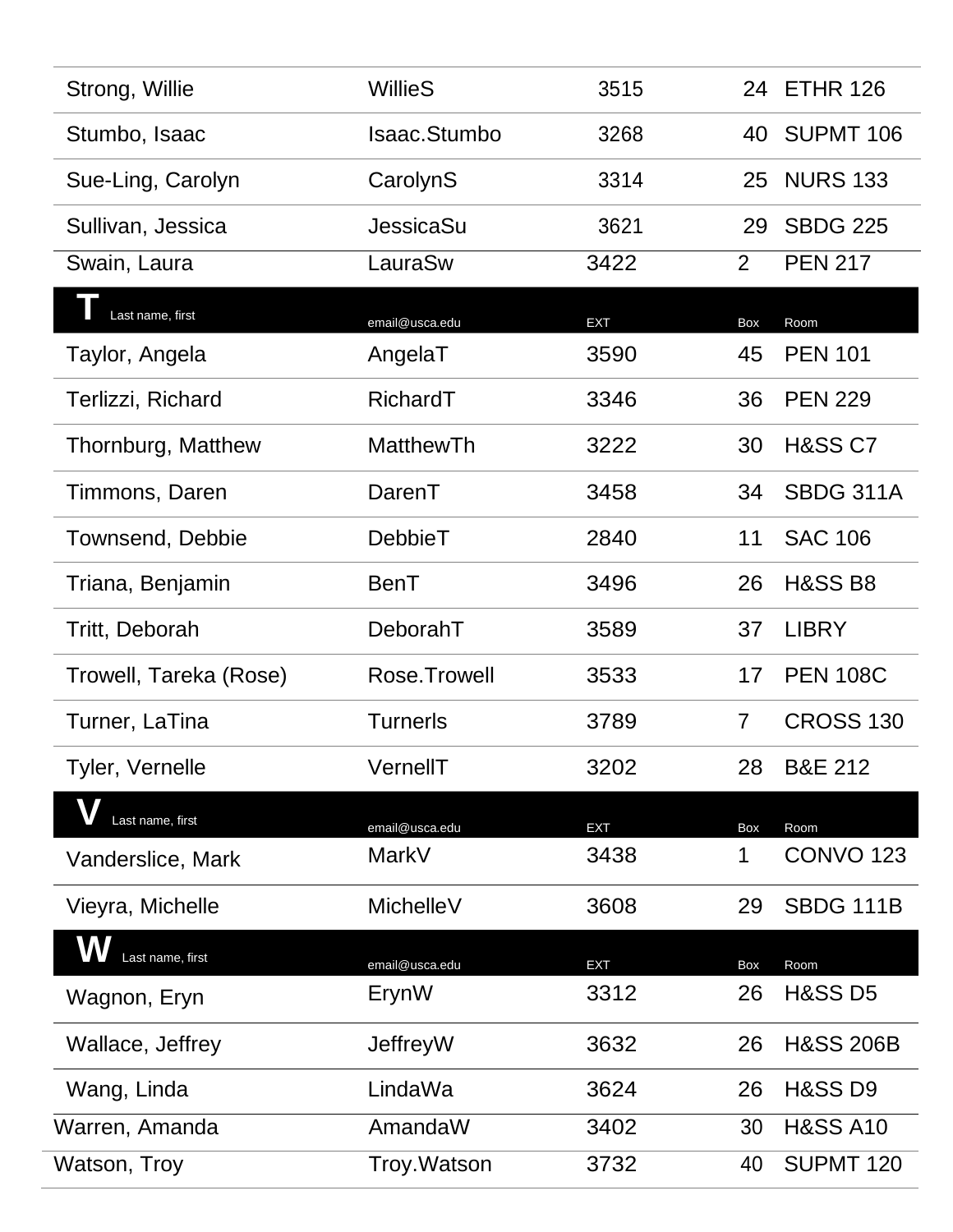| Webb, Elizabeth         | ElizabethW                 | 3771       | 26              | <b>H&amp;SS B4</b>    |
|-------------------------|----------------------------|------------|-----------------|-----------------------|
| Wehrmann, Lacie         | LacieW                     | 3285       | 39              | <b>SAC 160</b>        |
| Welch, Mandi Askey      | MandiA                     | 3634       | 39              | <b>SAC 154</b>        |
| Wernet, Christine       | <b>ChristineW</b>          | 3798       | 26              | <b>H&amp;SS D4</b>    |
| Westermeyer, Bill       | <b>BillW</b>               | 3312       | 26              | <b>H&amp;SS D5</b>    |
| White, Douglas          | DouglasW                   | 3420       | 29              | <b>SBDC 309</b>       |
| Whittikki, Serena       | SerenaW                    | 3464       | 47              | <b>SAC 149</b>        |
| Whitten, Rachel         | <b>Rwhitten</b>            | 3546       | 26              | <b>H&amp;SS B9</b>    |
| Whittington, Terry      | Terry. Whittington         | 3482       | 27              |                       |
| Wilburn, Clarissa       | ClarissaW                  | 3628       | 1               | CONVO <sub>148G</sub> |
| Williams, Carmen        | CarmenW                    | 3434       | 43              | <b>PEN 111C</b>       |
| Williams, Herbert       | <b>HerbertW</b>            |            | 48              |                       |
| Williams, Lynn          | LynnWi                     | 3385       | 10              | CHILD 101             |
| Williams, Stacie        | <b>StacieW</b>             | 3321       | $\overline{7}$  | <b>COMM 200</b>       |
| Williams, Will          | <b>WWilliams</b>           | 3368       | 8               | <b>PEN 111</b>        |
| Williamson, Christopher | ChristopherW               | 3477       | $7\overline{ }$ | <b>CROSS 130</b>      |
| Williamson, Keri        | Keri. Williamson           | 3486       | 1               | <b>CONVO</b>          |
| Williamson, Sarah Marie | SarahMarie. Willia<br>mson | 3201       | 34              | <b>SBDG 311</b>       |
| Williamson, Sade        | Sade. Williamson           | 3678       | 18              | <b>PEN 236D</b>       |
| Wills, Deri             | DeriW                      | 3787       | 39              | <b>SAC 105</b>        |
| Wilson, Edward          | EdW                        | 3519       | 30              | <b>H&amp;SS 209B</b>  |
| Wilson, Melissa         | <b>MelissaW</b>            | 3318       |                 | <b>PEN 116A</b>       |
| Wise, Julie             | <b>JulieW</b>              | 3405       | 30              | <b>H&amp;SS A9</b>    |
| Last name, first        | email@usca.edu             | <b>EXT</b> | Box             | Room                  |